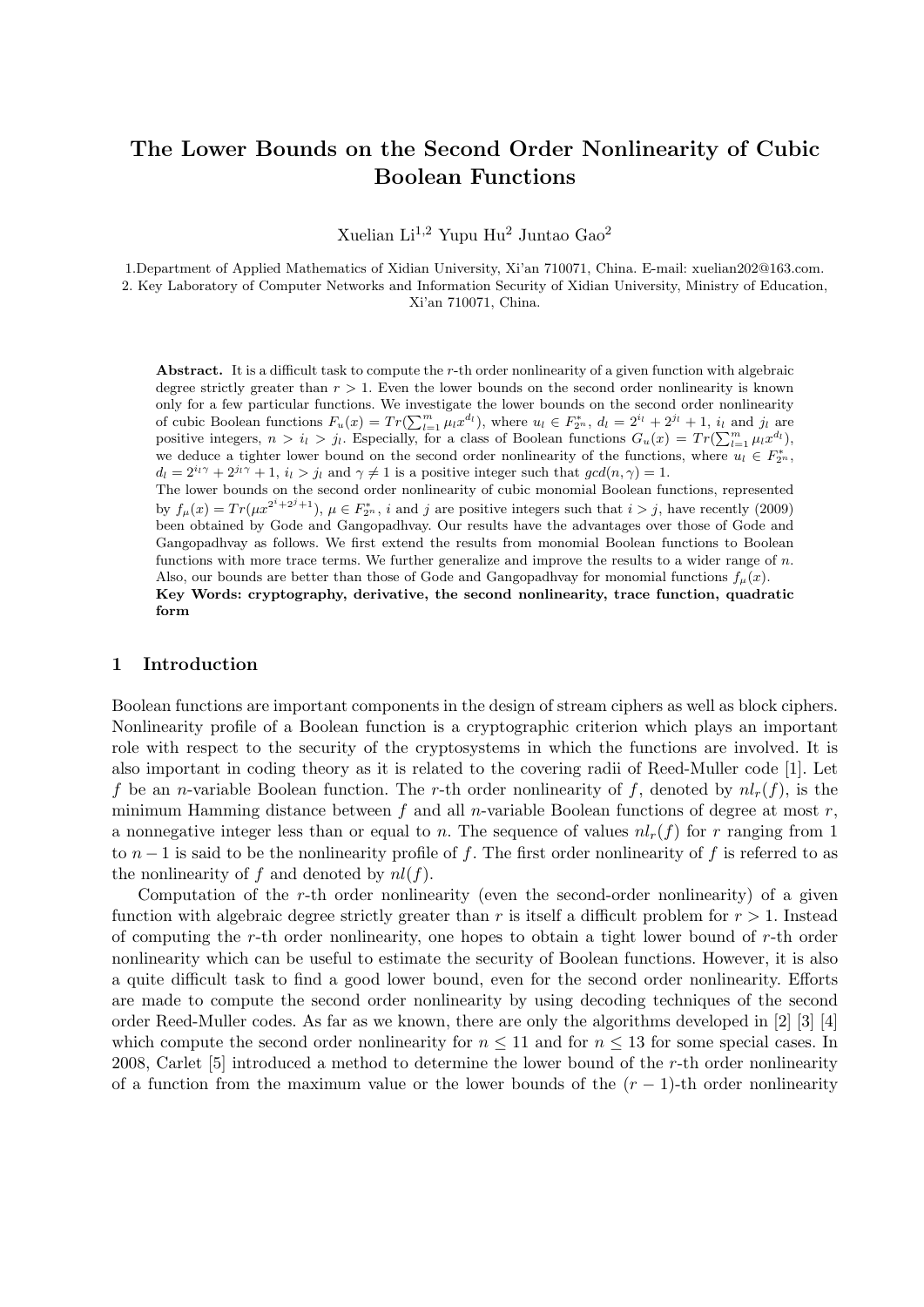of its first derivatives, and obtained the lower bounds on the second order nonlinearities of some functions including Welch function and multiplicative inverse function and so on. Sun and Wu [6], Gangopadhvay, Sarkar and Telang [7] gained the lower bounds on the second nonlinearity of some particular cubic monomial Boolean functions with high nonlinearities. Gode and Gangopadhvay [8] recently have obtained the lower bounds on the second order nonlinearity of cubic monomial Boolean functions of the form  $f_{\mu}(x) = Tr(\mu x^{2^{i}+2^{j}+1})$  for  $n > 2i$  where  $\mu \in F_{2^{n}}^{*}$ ,  $i > j$  are positive integers, and the ones of a class of functions  $g_{\mu}(x) = Tr(\mu x^{2^{2\gamma}+2^{\gamma}+1})$  for  $n \geq 4$ , where  $\mu \in F_{2^n}^*$  and  $\gamma$  is a positive integer such that  $gcd(n, \gamma) = 1$ . However, both of the two bounds are valid only if  $n \neq i + j$  and  $n \neq 2i - j$ .

In this paper we study the lower bounds on the second order nonlinearity of cubic functions on  $F_{2^n}$ . The cubic function can be represented by a polynomial form of

$$
F_u(x) = Tr(\sum_{l=1}^m \mu_l x^{d_l}),
$$

where  $u_l \in F_{2^n}^*$ ,  $d_l = 2^{i_l} + 2^{j_l} + 1$  and  $n > i_l > j_l$ . For a class of Boolean functions, represented by where  $u_l \in F_{2n}$ ,  $G_u(x) = Tr(\sum_{l=1}^m$  $\binom{m}{l=1}$   $\mu_l x^{d_l}$ ) which are different from the functions in [6] and [7], we deduce a tighter lower bound of the second order nonlinearity, where  $u_l \in F_{2^n}^*$ ,  $d_l = 2^{i_l \gamma} + 2^{j_l \gamma} + 1$ ,  $i_l > j_l$ ,  $\gamma \neq 1$  is a positive integer such that  $gcd(n, \gamma) = 1$ . Most interesting, we improve and generalize the results of [8]. More specifically,

- 1. we extend the results from monomial Boolean functions to Boolean functions with more trace terms. Our functions include the monomial Boolean functions  $f_{\mu}(x)$  and  $g_{\mu}(x)$  in [8] as proper subsets;
- 2. we give better lower bounds than those of [8] for functions  $f_{\mu}(x)$ ;
- 3. Our lower bounds are valid for a wider range of  $n$ . For example, Gode and Gangopadhvay  $[8]$ deduced the lower bounds on the second order nonlinearity of  $f<sub>u</sub>(x)$  for  $n > 2i$ . However, for  $f_{\mu}(x)$ , our lower bounds not only hold for  $n > 2i$ , but also hold for  $n \leq 2i$ . Moreover, we deduce the lower bounds on the second order nonlinearity of some  $f_{\mu}(x)$  for  $n = i + j$  and  $n = 2i - j$ .

This paper is organized as follows. In Section 2, we introduce some concepts and definitions which will be used throughout this paper. In Section 3, we first deduce the general lower bounds on the second order nonlinearity of a class of functions  $F_u(x)$ . We further give the improvement of the bounds for the functions satisfying the conditions of Theorem 1 (2) and (3). The tighter lower bounds on a class of functions  $G_u(x)$  are also given in Section 3. Concluding remarks and discussions will be given in Section 4.

#### 2 Preliminaries

A Boolean function on  $F_{2^n}$  is a function of the form  $Tr(R(x))$ , where  $R(x)$  is any polynomial in  $F_{2^n}[x]$  and  $Tr$  is the trace function from  $F_{2^n}$  to  $F_2$ .

For any t dividing n and  $n = mt$ , we denote the trace function from  $F_{2^n}$  onto  $F_{2^t}$  as follows:

$$
T_t^n(x) = x + x^{2^t} + \dots + x^{2^{t(m-1)}}, \quad x \in F_{2^n}.
$$

The notation  $Tr$  is used for  $t = 1$ .

Let d be a positive integer whose binary representation is  $(d_1, d_2, \ldots, d_n)$ . If the Hamming weight of d is w, then  $Tr(x^d)$  is called a Boolean function with degree w.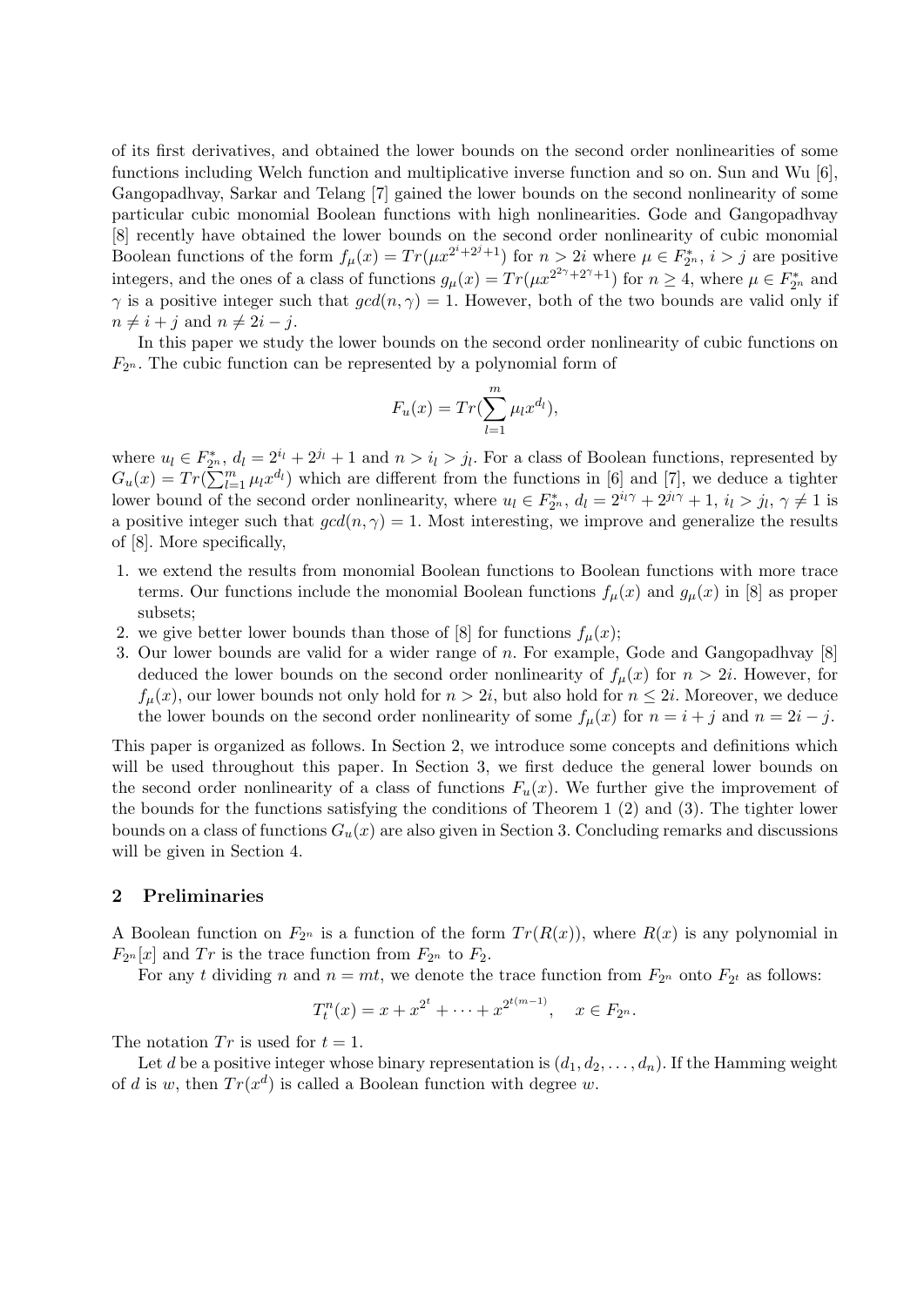**Lemma 1** [9] The trace function  $T_t^n(x)$  from  $F_{2^n}$  onto  $F_{2^t}$  satisfies the following properties:

- 1.  $T_t^n(\alpha + \beta) = T_t^n(\alpha) + T_t^n(\beta)$  for all  $\alpha, \beta \in F_{2^n}$ ;
- 2.  $T_t^n(\alpha^{2^t}) = T_t^n(\alpha)$  for all  $\alpha \in F_{2^n}$ ;
- 3.  $T_t^n(x)$  is a linear transformation from  $F_{2^n}$  onto  $F_{2^t}$ .

Let f be any Boolean function on  $F_{2^n}$ . The Walsh transform of function f at  $u \in F_{2^n}$  is defined by

$$
W_f(u) = \sum_{x \in F_{2^n}} (-1)^{f(x) + Tr(ux)}, \ \ u \in F_{2^n}.
$$

We define the Walsh spectrum of f as the set  $\{W_f(u): u \in F_{2^n}\}.$  The relation between the nonlinearity and the Walsh transform of  $f$  is well known:

$$
nl(f) = 2^{n-1} - \frac{1}{2} \max_{u \in F_{2^n}} |W_f(u)|.
$$

The derivative of f with respect to  $b \in F_{2^n}$ , denoted by  $D_b f$ , is the Boolean function  $D_b f : x \mapsto$  $f(x) + f(x + b).$ 

**Definition 1** [10] Let V be an n-dimensional vector space over  $F_{2^t}$ . A map  $Q: V \mapsto F_{2^t}$  is called a quadratic form on V if

1.  $Q(cx) = c^2Q(x)$  for any  $c \in F_{2^t}$  and  $x \in V$ ; 2.  $B(x, y) = Q(x + y) + Q(x) + Q(y)$  is bilinear on V.

The kernel K of a quadratic form Q is the subspace of V defined by  $K = \{x \in V : B(x, y) = 0\}$  for any  $y \in V$ .

Obviously, the vast majority of derivatives of the cubic Boolean functions are quadratic functions. The kernel K of quadratic Boolean functions have the following properties.

**Lemma 2** [10] Let f be any quadratic Boolean function. The kernel K of f is the subspace of those b such that the derivative  $D_b f$  is constant.

**Lemma 3** [10] Let V be a vector space over a field  $F_{2^t}$  and  $Q: V \mapsto F_{2^t}$  be a quadratic form. Then the dimension of  $V$  and the dimension of the kernel of  $Q$  have the same parity.

| $W_f(u)$       | Number of $u$                           |
|----------------|-----------------------------------------|
| O              | $2^n - 2^{n-k}$                         |
| $2(n+k)/2$     | $2^{n-k-1} + (-1)^{f(0)} 2^{(n-k-2)/2}$ |
| $-2^{(n+k)/2}$ | $2^{n-k-1} - (-1)^{f(0)} 2^{(n-k-2)/2}$ |

Table 1. The Walsh spectrum of  $f$ 

It is easy to show that for any quadratic form  $Q : F_{2^n} \mapsto F_2$  there is a unique  $\delta_i \in F_{2^n}, 0 \le i \le \lfloor n/2 \rfloor$ , such that

$$
Q(x) = T_r \left(\sum_{i=0}^{\lfloor n/2 \rfloor} \delta_i x^{2^i + 1}\right),
$$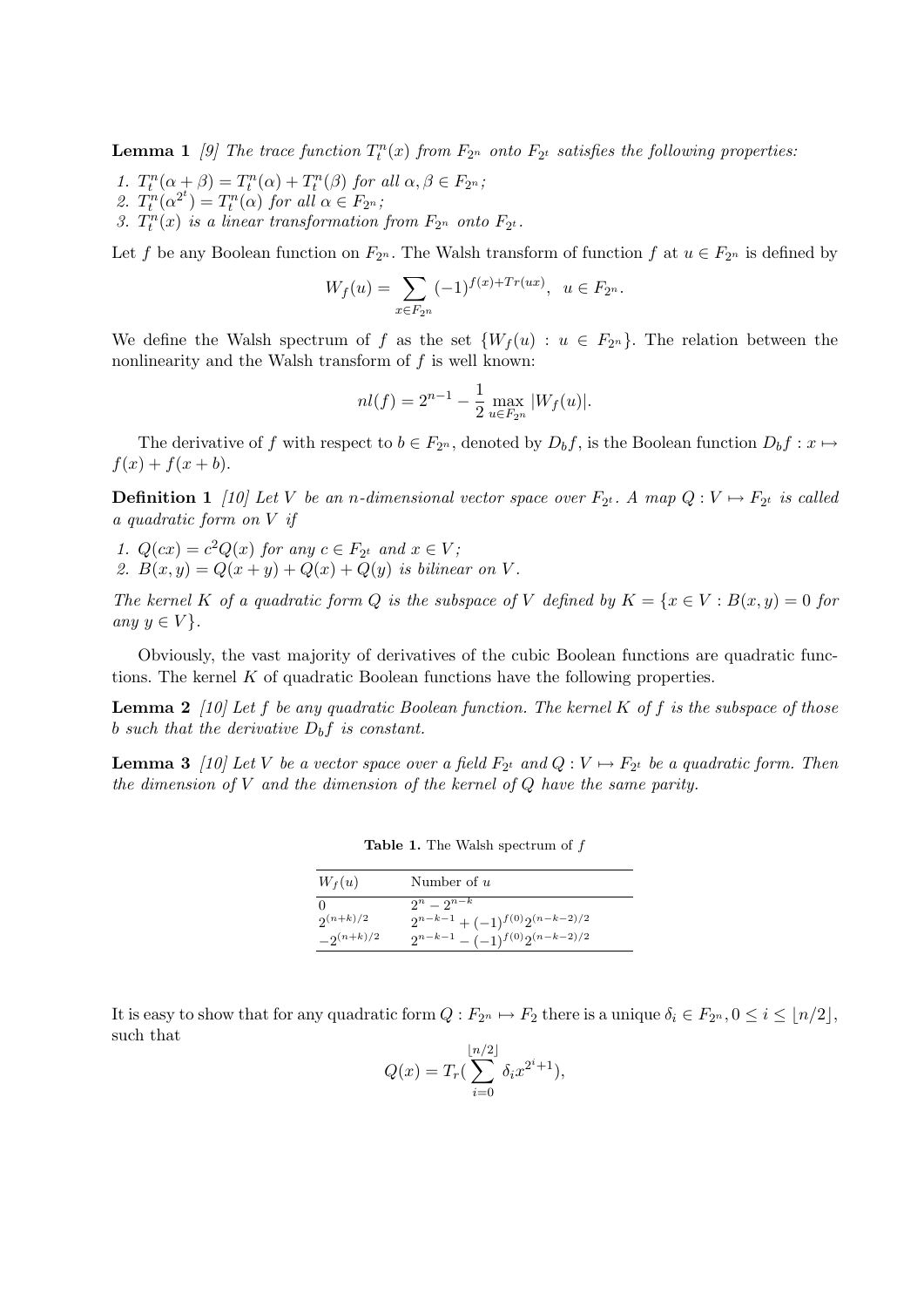except when *n* is even, in which case  $\lfloor n/2 \rfloor$  is only unique modulo  $F_{2\lfloor n/2 \rfloor}$  [11]. If  $f : F_{2n} \mapsto F_2$  is a Boolean quadratic form, then its Walsh spectrum only depends on the dimension  $k$  ( $0 \leq k \leq n-2$ ) of the kernel of  $f$ . More precisely, the Walsh spectrum of  $f$  is given in Table 1.

**Definition 2** [12] A cyclotomic coset  $C_s$  modulo  $p^n - 1$  (with respect to p) is defined to be

$$
C_s = \{s, sp, \ldots, sp^{n_s-1}\},\
$$

where  $n_s$  is the smallest positive integer such that  $s \equiv sp^{n_s} (mod p^n - 1)$ . The subscript s is chosen as the smallest integer in  $C_s$ , and s is called the coset leader of  $C_s$ .

# 3 The lower bounds on the second order nonlinearity of Boolean function  $F_\mu(x)$

Before showing the main result, we firstly cite two useful propositions.

**Proposition 1** [5] Let f be any n-variable function and r a positive integer smaller than n. We have

$$
nl_r(f) \ge \frac{1}{2} \max_{a \in F_2^n} nl_{r-1}(D_a f).
$$

Carlet [5] has also given a potentially stronger lower bound on the r-th order nonlinearity than that of Proposition 1, valid when a lower bound on the  $(r-1)$ -th order nonlinearity is known for all the derivatives (in nonzero directions) of the function.

**Proposition 2** [5] Let f be any n-variable function and r a positive integer smaller than n. We have s

$$
nl_r(f) \ge 2^{n-1} - \frac{1}{2} \sqrt{2^{2n} - 2 \sum_{a \in F_2^n} nl_{r-1}(D_a f)}.
$$

Carlet has pointed out that both lower bounds are tight. Moreover, the bound of Proposition 2 will actually lead to an efficient bound.

**Corollary 1** Let f be any n-variable function and r a positive integer smaller than n. Assume that, for some nonnegative integers K and k, we have  $nl_{r-1}(D_a f)$  $\geq 2^{n-1} - K2^k$  for every nonzero  $a \in F_2^n$ , then

$$
nl_r(f) \ge 2^{n-1} - \frac{1}{2}\sqrt{(2^n - 1)K2^{k+1} + 2^n}.
$$

In [8], the authors give the lower bound on the second order nonlinearity of the Boolean function  $f_{\mu}(x) = Tr(\mu x^{2^{i}+2^{j}+1})$  for  $n > 2i$ , where  $\mu \in F_{2^{n}}^{*}$  and  $i > j$  are positive integers.

**Lemma 4** [8] The function  $f_{\mu}(x)$  possesses no affine derivative if  $n \neq i + j$  or  $n \neq 2i - j$ , where  $i > j$ .

Thus,  $D_a f_\mu$  is always quadratic as  $n \geq 2i$  (In this case,  $n \neq i + j$  and  $n \neq 2i - j$ ).

**Lemma 5** [8] The lower bound on the second order nonlinearity of  $f_{\mu}(x) = Tr(\mu x^{2^{i}+2^{j}+1})$  for  $n > 2i$  is given as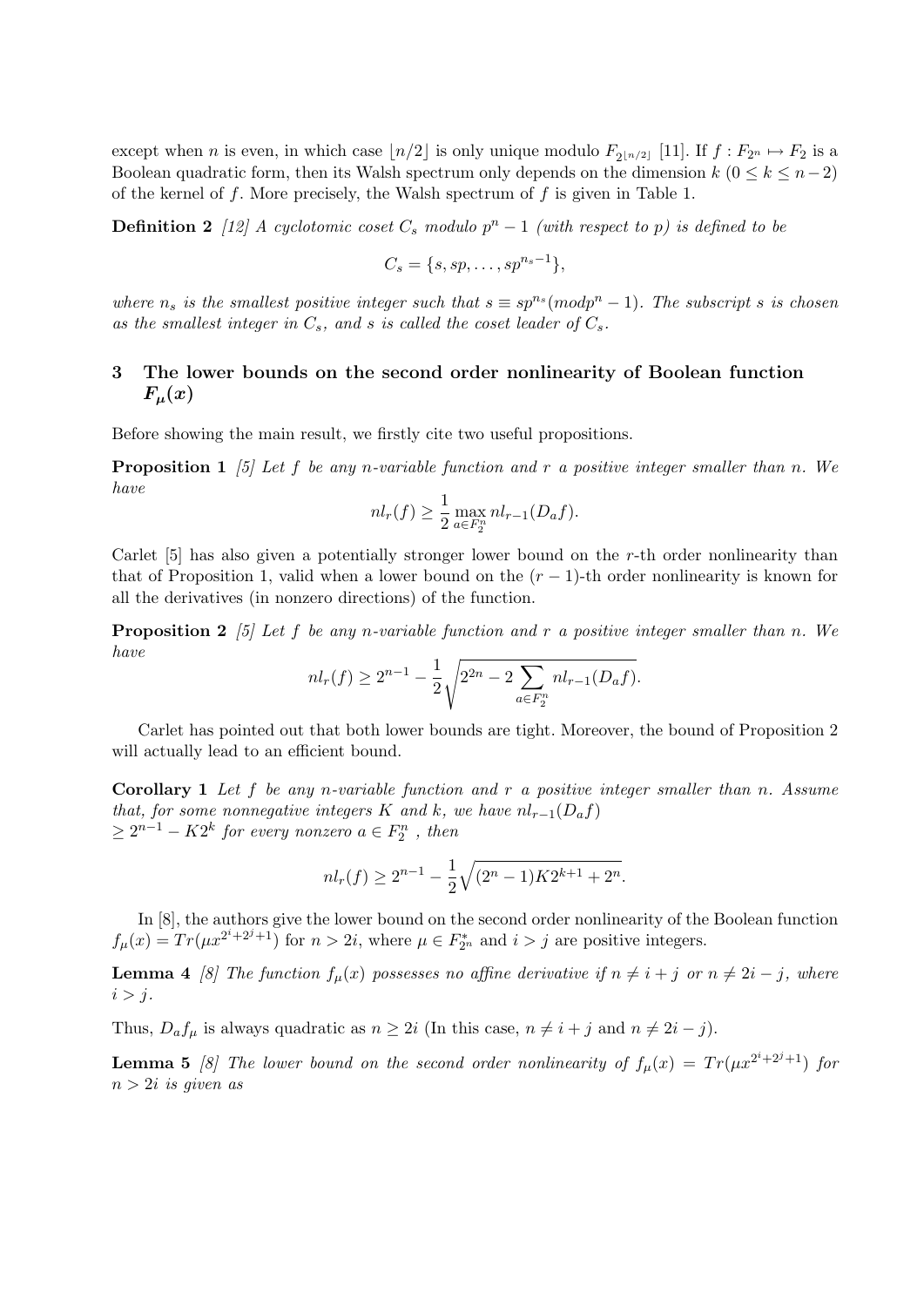If  $n$  is an even, then

$$
nl_2(f_\mu) \ge 2^{n-1} - \frac{1}{2}\sqrt{(2^n - 1)2^{(n+2i)/2} + 2^n} \approx 2^{n-1} - 2^{(3n+2i-4)/4};
$$

If  $n$  is an odd, then

$$
nl_2(f_\mu) \ge 2^{n-1} - \frac{1}{2}\sqrt{(2^n - 1)2^{(n+2i-1)/2} + 2^n} \approx 2^{n-1} - 2^{(3n+2i-5)/4}.
$$

We consider the following cubic Boolean function:

$$
f_{\mu}(x) = Tr(\sum_{l=1}^{m} \mu_l x^{d_l}),
$$

where  $\mu_l \in F_{2^n}^*$ ,  $d_l = 2^{i_l} + 2^{j_l} + 1$  and  $n > i_l > j_l$ . Let all of the power of 2 be positive integers in this paper.

We will deduce the lower bound on the second order nonlinearity of the Boolean function  $F_{\mu}(x)$ , and demonstrate that our results are the improvements and generalizations of those of [8].

By Proposition 2, if we can calculate the nonlinearity of  $D_a F_\mu(x)$  for any  $a \in F_{2^n}^*$  or their lower bounds on the nonlinearity, then it is possible to obtain a lower bound on the second order nonlinearity of  $F_{\mu}(x)$ .

## 3.1 The derivative of  $F_{\mu}(x)$

The derivative of  $F_{\mu}(x)$  with respect to  $a \in F_{2^n}^*$  is the function

$$
D_a F_\mu(x) = Tr(\sum_{l=1}^m \mu_l x^{d_l}) + Tr(\sum_{l=1}^m \mu_l (x + a)^{d_l})
$$
  
= 
$$
Tr(\sum_{l=1}^m \mu_l a^{d_l} (a^{-1}x)^{d_l}) + Tr(\sum_{l=1}^m \mu_l a^{d_l} (a^{-1}x + 1)^{d_l})
$$
  
= 
$$
D_1 F_{\mu_l a^{d_l}} (a^{-1}x).
$$

Let  $\lambda_l = \mu_l a^{d_l}$  and  $D_1 F_{\mu_l a^{d_l}}(a^{-1}x) = g(x)$ .

$$
g(x) = Tr(\sum_{l=1}^{m} \lambda_{l} x^{d_{l}}) + Tr(\sum_{l=1}^{m} \lambda_{l} (x+1)^{d_{l}})
$$
  
\n
$$
= \sum_{l=1}^{m} Tr(\lambda_{l} (x^{2^{i_{l}}+2^{j_{l}}+1} + (x+1)^{2^{i_{l}}+2^{j_{l}}+1}))
$$
  
\n
$$
= \sum_{l=1}^{m} Tr(\lambda_{l} (x^{2^{i_{l}}+2^{j_{l}}} + x^{2^{i_{l}}+1} + x^{2^{j_{l}}+1} + x^{2^{i_{l}}} + x^{2^{j_{l}}} + x + 1))
$$
  
\n
$$
= \sum_{l=1}^{m} Tr(\lambda_{l}^{2^{m-j_{l}}} x^{2^{i_{l}-j_{l}}+1} + \lambda_{l} x^{2^{i_{l}}+1} + \lambda_{l} x^{2^{j_{l}}+1} + \lambda_{l} x^{2^{j_{l}}} + \lambda_{l} x^{2^{j_{l}}} + \lambda_{l} x + \lambda_{l}))
$$
  
\n
$$
= \sum_{l=1}^{m} Tr(\lambda_{l}^{2^{m-j_{l}}} x^{2^{i_{l}-j_{l}}+1} + \lambda_{l} x^{2^{i_{l}}+1} + \lambda_{l} x^{2^{j_{l}}+1} + (\lambda_{l}^{2^{m-i_{l}}} + \lambda_{l}^{2^{m-j_{l}}} + \lambda_{l})x + \lambda_{l})).
$$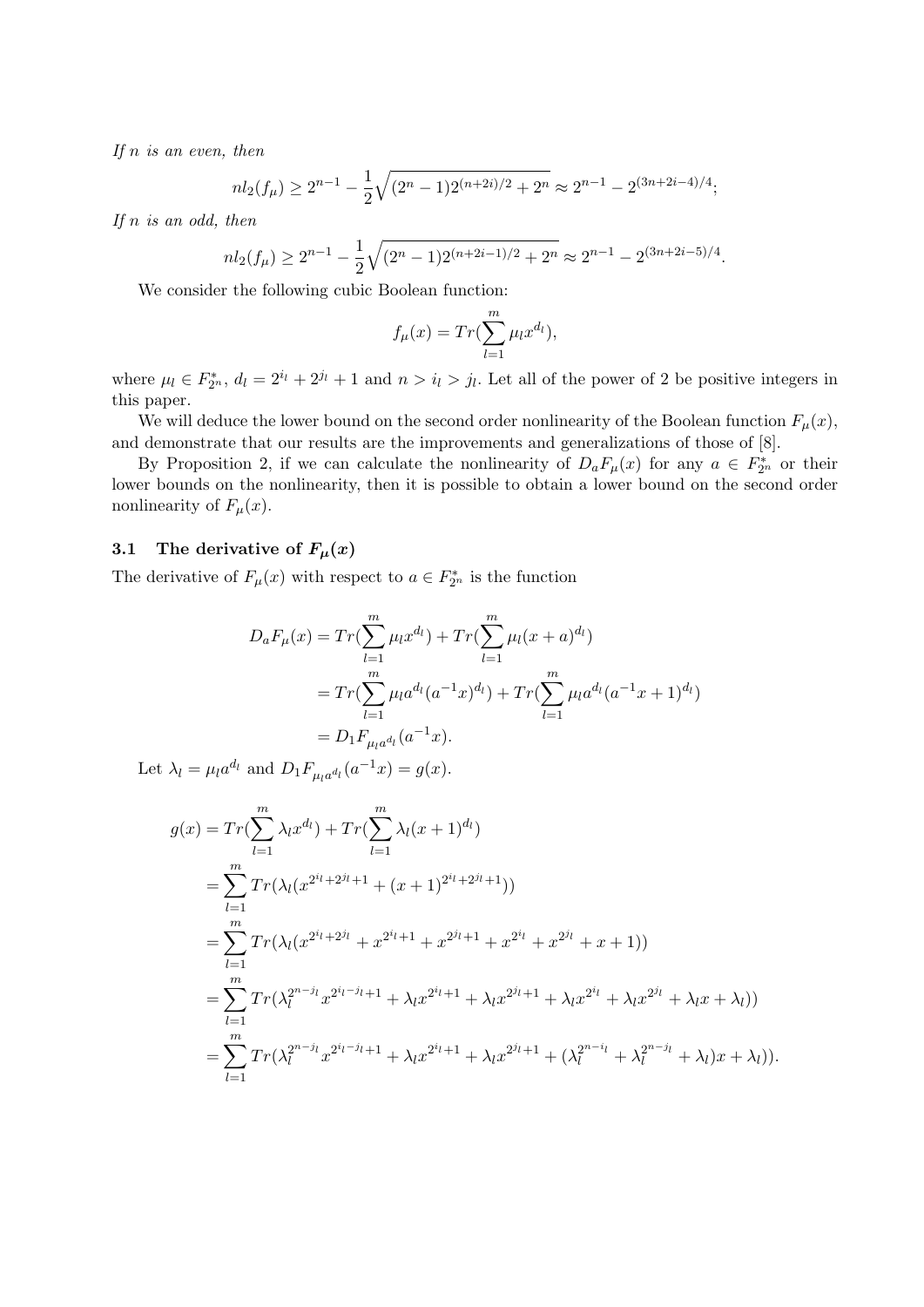To obtain the Walsh spectrum of the function  $D_a F_\mu(x)$  for any  $a \in F_{2^n}^*$  it is enough to consider the spectrum of the functions  $g(x)$  because of  $a \neq 0$ . The Walsh spectrum of the function  $g(x)$ coincides with that of the following function:

$$
g_{\lambda_l}(x) = \sum_{l=1}^m Tr(\lambda_l^{2^{n-j_l}} x^{2^{i_l-j_{l+1}}} + \lambda_l x^{2^{i_l+1}} + \lambda_l x^{2^{j_l+1}}),
$$
\n(1)

where  $\lambda_l \neq 0$ . Merging similar items, for your convenience, we can rewrite  $g_{\lambda_l}(x)$  as

$$
g_c(x) = \sum_i Tr(c_i x^{2^i + 1}).
$$
\n(2)

It is well known that  $2^{i+1}$  and  $2^{j+1}$  are in different cyclotomic cosets for  $n \neq i+j$ . Now, we improve the conclusions of Lemma 4 as follows.

**Theorem 1** If function  $\sum_i Tr(c_i x^{2^i+1})$  satisfies one of the following conditions, then it is a quadratic Boolean function.

- 1. All of the power  $2^{i+1}$  of x are in different cyclotomic cosets.
- 2. At least one power  $2^{i+1}$  of x is in different cyclotomic coset from all the other power of x. Let At least one power 2 by x is in algebra e cyclotomic coset from all the other power of x. Let all of the power  $2^{i+1}$  of x are in different e cyclotomic cosets,  $\sum_i Tr(c_i x^{2^i+1})$  can be rewritten as  $\sum_{j=1}^{e} Tr($  $\overline{a}$  $\sum_{j_1} c_{i_{j_1}} x^{2^{i_{j_1}}+1}) = \sum_{j=1}^e Tr(c_{i_j} x^{2^{i_j}+1}),$  where  $2^{i_j}+1$   $(1 \leq j \leq e)$  is the smallest positive integer of  $x's$  powers in the j-th cosets, and one of the following conditions is valid. (a) all  $c_{i_j} \neq 0;$ 
	- (b) some  $c_{i_j} = 0$ .
- 3. All of the power  $2^{i+1}$  of x are in different e cyclotomic cosets, and every cyclotomic coset contains at least two powers of x. Then function  $\sum_i Tr(c_i x^{2^i+1})$  can be rewritten as

$$
\sum_{j=1}^{e} Tr(\sum_{j_l} c_{i_{j_l}} x^{2^{i_{j_l}}+1}) = \sum_{j=1}^{e} Tr(c_{i_j} x^{2^{i_j}+1}),
$$

where  $2^{i_j} + 1$   $(1 \leq j \leq e)$  is the smallest positive integer of x's powers in the j-th cosets, and one of the following conditions is valid.

- (a) All  $c_{i_j} \neq 0;$
- (b) Some  $c_{i_j} = 0$ , and at least one  $c_{i_j}$  for all  $a \in F_{2^n}^*$  is not equal to zero.

If the quadratic terms of  $D_a f$  satisfy the conditions of Theorem 1, we also call that  $f(x)$  satisfies the conditions of Theorem 1.

Obviously  $g_c(x)$  is belonging to the following class of functions:

$$
h(x) = Tr(\sum_{i=1}^{n-1} c_i x^{2^i + 1}),
$$
\n(3)

where  $c_i \in F_{2^n}$ , and at least one  $c_i$  is not equal to zero. Let  $s = \min\{i | c_i \neq 0, 1 \leq i \leq n-1\}$ ,  $t = \max\{i | c_i \neq 0, 1 \leq i \leq n-1\}$  and  $t_1 = \max\{i | c_i \neq 0 \text{ and } c_i \neq c_t\}$  if  $s \neq t$  or  $n \neq 2t$ .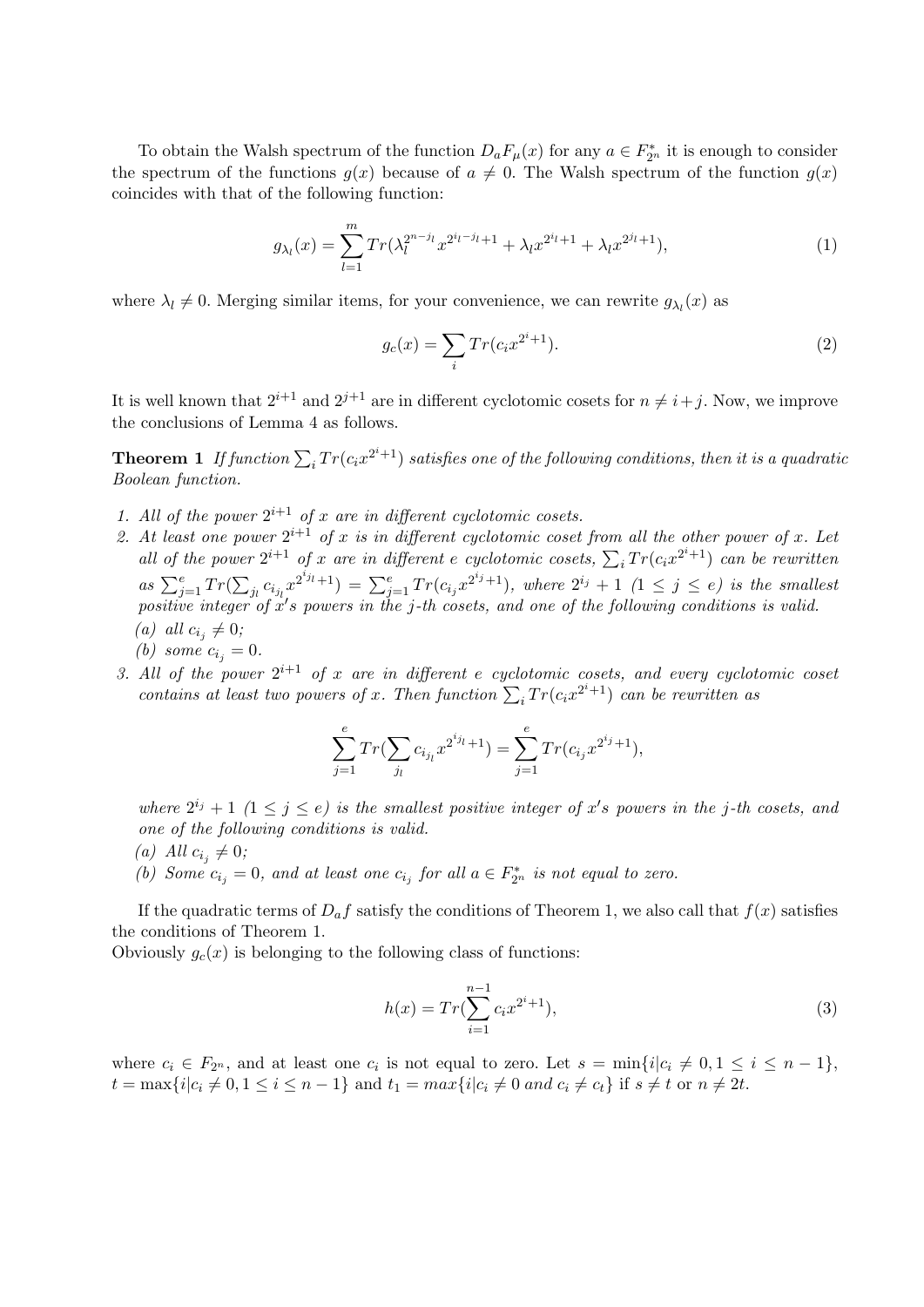#### 3.2 The Walsh spectrum of  $h(x)$

In this section, we study the quadratic Boolean function  $h(x)$  on  $F_{2^n}$ . Firstly, we determine the dimension k of the kernel of  $h(x)$  by the properties of their derivatives. Then we evaluate the Walsh spectrum of  $h(x)$ .

Note that  $h(x)$  is a quadratic form from  $F_{2^n}$  into  $F_2$ . Thus we can use the results of Section 2 to evaluate the Walsh spectrum of  $h(x)$  as soon as the dimension of its kernel is known. Our next goal is to describe this kernel.

The following theorem implies that the kernel of  $h(x)$  is determined by the roots of certain polynomial  $P(x)$  or  $L(x)$ .

**Theorem 2** Let  $K(h)$  be the kernel of the quadratic form  $h(x)$ . Then  $K(h)$  is the subspace of the roots of  $P(x)$  or  $L(x)$  in  $F_{2^n}[x]$  given by

$$
P(x) = \sum_{i=s}^{t} ((c_i x)^{2^{n-i}} + c_i x^{2^i}), L(x) = \sum_{i=s}^{t} ((c_i x)^{2^{t-i}} + c_i^{2^t} x^{2^{i+t}}).
$$

where  $s = \min\{i | c_i \neq 0, 1 \leq i \leq n-1\}, t = \max\{i | c_i \neq 0, 1 \leq i \leq n-1\}.$ 

Proof: We compute the derivatives of  $h(x)$  with respect to any  $b \in F_{2^n}^*$ . From Lemma 1, we have

$$
D_b h(x) = Tr(\sum_{i=s}^{t} c_i x^{2^i+1}) + Tr(\sum_{i=s}^{t} c_i (x+b)^{2^i+1})
$$
  
= 
$$
Tr(\sum_{i=s}^{t} c_i (x^{2^i+1} + bx^{2^i} + b^{2^i} x + b^{2^i+1}) + c_i x^{2^i+1})
$$
  
= 
$$
Tr(\sum_{i=s}^{t} c_i bx^{2^i} + c_i b^{2^i} x) + h(b)
$$
  
= 
$$
Tr(x \sum_{i=s}^{t} ((c_i b)^{2^{n-i}} + c_i b^{2^i}) + h(b).
$$

Let

$$
P(x) = \sum_{i=s}^{t} ((c_i x)^{2^{n-i}} + c_i x^{2^i}),
$$
  
\n
$$
L(x) = (\sum_{i=s}^{t} ((c_i x)^{2^{n-i}} + c_i x^{2^i}))^{2^t} = \sum_{i=s}^{t} ((c_i x)^{2^{t-i}} + c_i^{2^t} x^{2^{i+t}}).
$$

Obviously,  $D_b h(x) = h(b)$  if  $P(b) = 0$  or  $L(b) = 0$ . From Lemma 2, we have

$$
K(h) = \{ x \in F_{2^n} \mid P(x) = 0 \text{ or } L(x) = 0 \}.
$$

 $\Box$ 

**Definition 3** [9] A polynomial of the form  $\sum_{i=0}^{n-1} a_i x^{q^i}$  with coefficients in an extension field  $F_{q^n}$ of  $F_q$  is called a q-polynomial (a linearized polynomial) over  $F_{q^n}$ .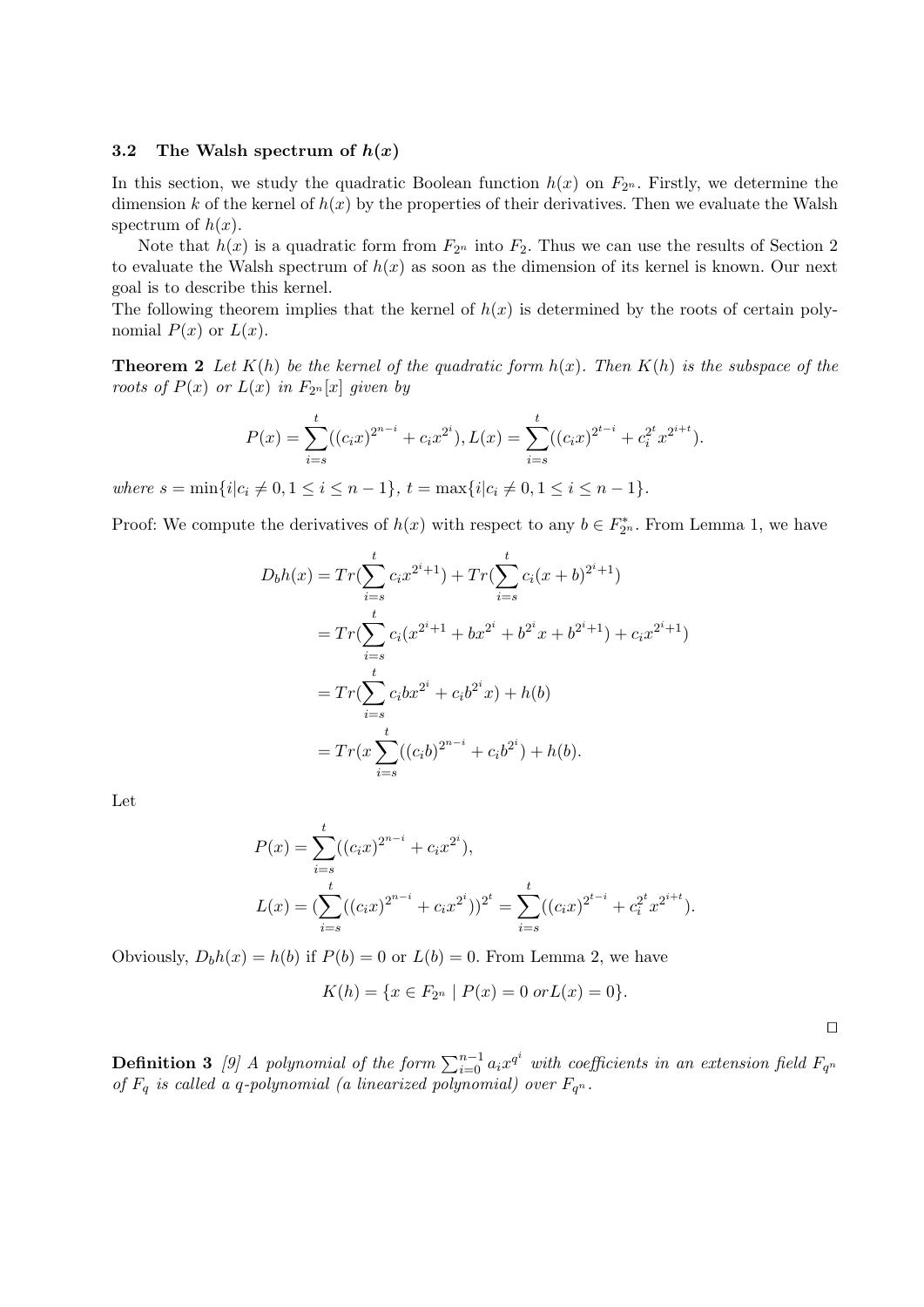We known that the kernel and the image set of a q-polynomial are subspaces of  $F_{q^n}$  over  $F_q$ . In particular, these sets have cardinality  $q^k$  for some k. The polynomial  $P(x)$  and  $L(x)$  considered here is a 2-polynomial. If  $n - s \ge t$ ,  $P(x) = P'(x)^{2^s}$ , then  $n - t \ge s$  (i.e.,  $n \ge s + t$ ), the degree of  $P'(x)^{2^s}$  is  $2^{n-2s}$ , and  $K(h)$  has at most  $2^{n-2s}$  elements; Otherwise,  $n-s < t$  (i.e.,  $n < s+t$ ), then  $n-t < s$ ,  $P(x) = P''(x)^{2^{n-t}}$ , the degree of  $P''(x)^{2^{n-t}}$  is  $2^{2t-n}$ , and  $K(h)$  has at most  $2^{2t-n}$ elements. On the other hand, let  $n > 2t$ , then the degree of  $L(x)$  is  $2^{2t}$ , and  $K(h)$  has at most  $2^{2t}$ elements; If  $n = 2t$ , then the degree of  $L(x)$  is  $2^{2t_1}$ , and  $K(h)$  has at most  $2^{2t_1}$  elements.

**Theorem 3** 1. If  $n < s+t$ , then  $W_h(u) \leq 2^t$ ;

- 2. If  $s + t \le n < 2t$ , then  $W_h(u) \le 2^{n-s}$ ;
- 3. If  $n = 2t$ , let  $p = min\{n 2s, 2t_1\}$ , then  $W_h(u) \leq 2^{(n+p)/2}$ ;
- 4. If  $n > 2t$  is an even, let  $p = min\{n 2s, 2t\}$ , then  $W_h(u) \leq 2^{(n+p)/2}$ ; If  $n > 2t$  is an odd, let  $q = min\{n-2s, 2t-1\},\ then\ W_h(u) \leq 2^{(n+q)/2}.$

Proof: Here, we only prove (1). From Lemma 3, when  $n < s+t$  is an even (or odd), then  $k \leq 2t-n$ must be even (or odd) too. By Table 1, we have  $W_h(u) \leq 2^t$ . In a similar way, one can obtain (2),  $(3)$  and  $(4)$ .

From section 3.1, we know the function  $g_c(x)$  satisfying the conditions of Theorem 1 is the form of functions  $h(x)$ . So we can evaluate the Walsh spectrum of  $g_c(x)$  (i.e. the one of  $D_aF_u(x)$ ) applying Theorem 3, and deduce its lower bound of nonlinearity.

**Corollary 2** 1. If  $n < s + t$ , then  $W_{D_aF_\mu}(u) \leq 2^t$ , and  $nl(D_aF_\mu) \geq 2^{n-1} - 2^{t-1}$ ;

- 2. If  $s + t \leq n < 2t$ , then  $W_{D_aF_\mu}(u) \leq 2^{n-s}$ , and  $nl(D_aF_\mu) \geq 2^{n-1} 2^{n-s-1}$ ,
- 3. If  $n = 2t$ , let  $p = min\{n 2s, 2t_1\}$ , then  $W_{D_aF_\mu}(u) \leq 2^{(n+p)/2}$ , and  $nl(D_aF_\mu) \geq 2^{n-1}$  $2^{(n+p-2)/2}$ ;
- 4. If  $n > 2t$  is an even, let  $p = min\{n 2s, 2t\}$ , then  $W_{D_aF_\mu}(u) \leq 2^{(n+p)/2}$ , and  $nl(D_aF_u) \geq$  $2^{n-1} - 2^{(n+p-2)/2}$ ; If  $n > 2t$  is an odd, let  $q = min\{n-2s, 2t-1\}$ , then  $W_{D_aF_\mu}(u) \leq 2^{(n+q)/2}$ , and  $nl(D_aF_\mu) \geq 2^{n-1} - 2^{(n+q-2)/2}$ .

#### 3.3 The lower bound of  $nl_2(F_\mu)$

Gode and Gangopadhvay [8] have derived the lower bounds on the second order nonlinearity of  $f_{\mu}(x) = Tr(\mu x^{2^{i}+2^{j}+1})$  for  $n > 2i$  (Therefore,  $n \neq i + j$  and  $n \neq 2i - j$ ). Now, we derive the lower bounds of  $nl_2(F_\mu)$  for  $n \geq 3$  in the following theorem, and demonstrate that our bounds are better than those of  $f_{\mu}(x)$ .

**Theorem 4** Let  $F_u(x)$  satisfy the conditions of Theorem 1, then

1. If  $n < s + t$ ,

$$
nl_2(F_{\mu}) \ge 2^{n-1} - \frac{1}{2}\sqrt{(2^n - 1)2^t + 2^n} \approx 2^{n-1} - 2^{(n+t-2)/2};
$$

2. If  $s + t \leq n < 2t$ ,

$$
nl_2(F_{\mu}) \ge 2^{n-1} - \frac{1}{2}\sqrt{(2^n - 1)2^{n-s} + 2^n} \approx 2^{n-1} - 2^{(2n-s-2)/2};
$$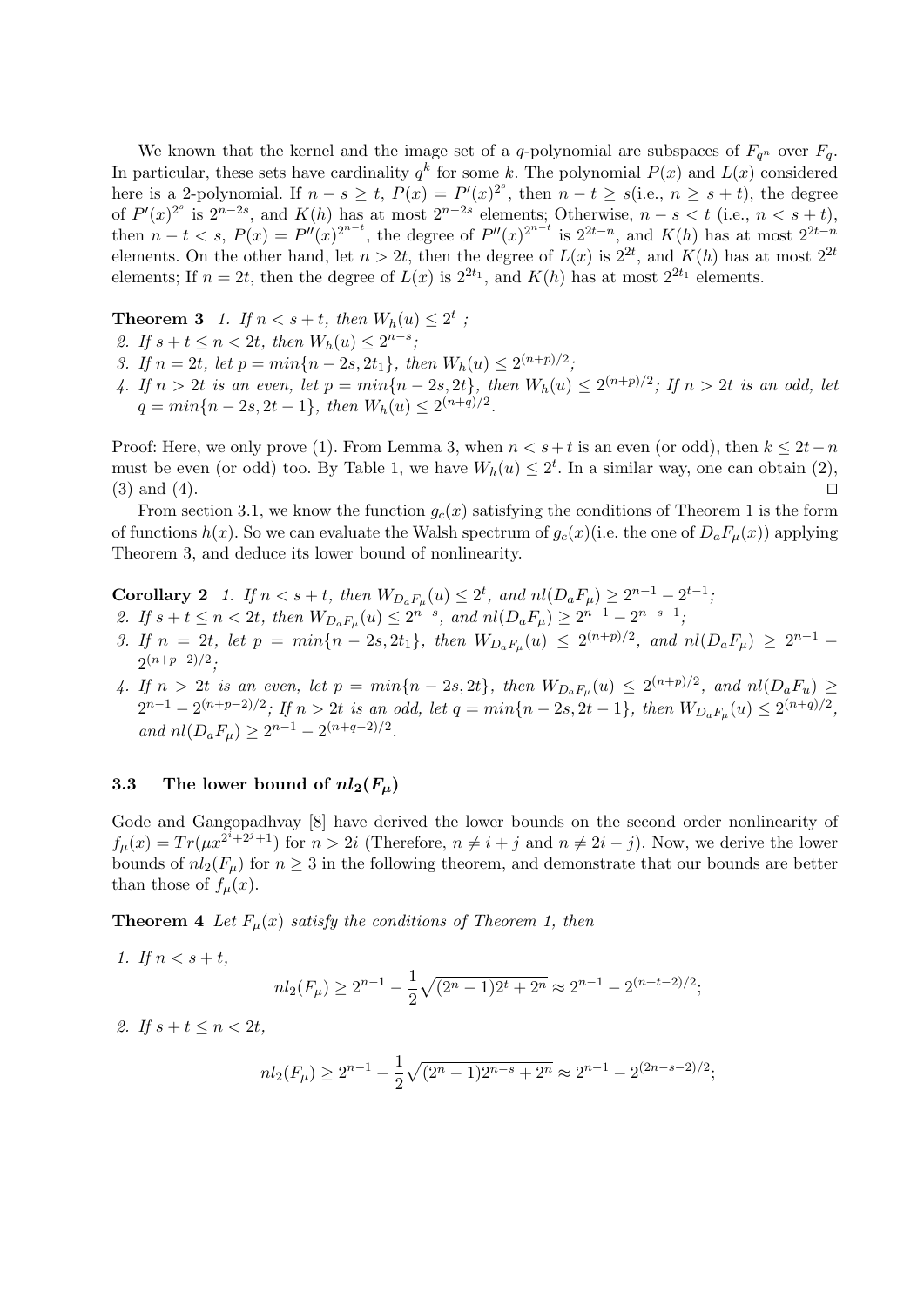3. If  $n = 2t$  and  $s \neq t$ , let  $p = min\{n - 2s, 2t_1\},\$ 

$$
nl_2(F_{\mu}) \ge 2^{n-1} - \frac{1}{2}\sqrt{(2^n - 1)2^{(n+p)/2} + 2^n} \approx 2^{n-1} - 2^{(3n+p-4)/4};
$$

4. If  $n > 2t$  is an even, let  $p = min\{n - 2s, 2t\}$ ,

$$
nl_2(F_{\mu}) \ge 2^{n-1} - \frac{1}{2}\sqrt{(2^n - 1)2^{(n+p)/2} + 2^n} \approx 2^{n-1} - 2^{(3n+p-4)/4};
$$

If  $n > 2t$  is an odd, let  $q = min\{n - 2s, 2t - 1\}$ ,

$$
nl_2(F_\mu) \ge 2^{n-1} - \frac{1}{2}\sqrt{(2^n - 1)2^{(n+q)/2} + 2^n} \approx 2^{n-1} - 2^{(3n+q-4)/4};
$$

Proof: Case 1:  $F_u(x)$  satisfies the conditions of Theorem 1 (1) or (2a) or (3a). From Corollary 2, we have

(1). Corollary 1 with  $K = 1$  and  $k = t - 1$  implies that

$$
nl_2(F_{\mu}) \ge 2^{n-1} - \frac{1}{2}\sqrt{(2^n - 1)2^t + 2^n} \approx 2^{n-1} - 2^{(n+t-2)/2};
$$

In a similar way, one can obtain  $(2)$ ,  $(3)$  and  $(4)$ .

Case 2:  $F_{\mu}(x)$  satisfies the conditions of Theorem 1 (2b) or (3b).

Let  $s' = \min\{i | c_i \neq 0, 1 \leq i \leq n-1\}, t' = \max\{i | c_i \neq 0, 1 \leq i \leq n-1\}$  and  $t'_1 = \max\{i | c_i \neq 0, 1 \leq i \leq n-1\}$ 0 and  $c_i \neq c_{t'}$ . So  $s' \geq s$ ,  $t' \leq t$  and  $t'_1 \leq t_1$ , where s, t and  $t_1$  are the ones of Case 1. We only prove (1), let  $n < s + t$ .

- $-$  If  $s' \geq s$ ,  $t' = t$ , then  $n \leq s + t \leq s' + t$ , from Corollary 2  $W_{D_aF_\mu}(u) \leq 2^{t'} = 2^t$ , and  $nl(D_aF_\mu) \geq 2^{n-1} - 2^{t-1};$
- $-$  If  $s' = s$ ,  $t' \leq t$ , then, (1). if  $n < s + t' \leq s + t$ , from Corollary 2  $W_{D_a F_\mu}(u) \leq 2^{t'}$ . Therefore  $W_{D_aF_\mu}(u) \leq 2^t$ , and  $nl(D_aF_\mu) \geq 2^{n-1} - 2^{t-1}$ ; (2). if  $s + t' \leq n < s + t$ , from Corollary 2  $W_{D_aF_\mu}(u) \leq 2^{n-s'} = 2^{n-s}$ . Therefore  $W_{D_aF_\mu}(u) < 2^t$ , and  $nl(D_aF_\mu) > 2^{n-1} - 2^{t-1}$ ;
- If  $s' \geq s$ ,  $t' \leq t$ , one can also have  $W_{D_aF_\mu}(u) \leq 2^t$ , and  $nl(D_aF_\mu) \geq 2^{n-1} 2^{t-1}$ .

Therefore,  $W_{D_aF_\mu}(u) \leq 2^t$ , and  $nl(D_aF_\mu) \geq 2^{n-1} - 2^{t-1}$  for  $n < s + t$ . Applying Corollary 1 the proof can be completed for  $n < s + t$ .

**Example 1** : Let  $F_{\mu}(x) = f_u(x) = Tr(\mu x^{2^i+2^j+1})$  for  $n > 2i$  and  $0 < i-j < j$ , then  $F_{\mu}(x)$  satisfies the condition  $(1)$  of Theorem 1. And equation  $(1)$  is

$$
g_{\lambda}(x) = Tr(\lambda^{2^{n-j}} x^{2^{i-j}+1} + \lambda x^{2^i+1} + \lambda x^{2^j+1}).
$$

Hence  $s = i-j$  and  $t = i$ . Let  $n = 20$ ,  $i = 9$  and  $j = 5$ . By Theorem 4 we have  $p = min\{n-2s, 2t\}$  $min\{12, 18\} = 12, and$ 

$$
nl_2(F_{\mu}) \ge 2^{n-1} - \frac{1}{2}\sqrt{(2^n - 1)2^{(n+p)/2} + 2^n} = 2^{19} - \frac{1}{2}\sqrt{(2^{20} - 1)2^{16} + 2^{20}} \approx 2^{19} - 2^{17}.
$$

While, by Lemma 5 one can obtain

$$
nl_2(F_{\mu}) \ge 2^{n-1} - \frac{1}{2}\sqrt{(2^n - 1)2^{(n+2i)/2} + 2^n} = 2^{19} - \frac{1}{2}\sqrt{(2^{20} - 1)2^{19} + 2^{20}} \approx 2^{19} - 2^{18.5}.
$$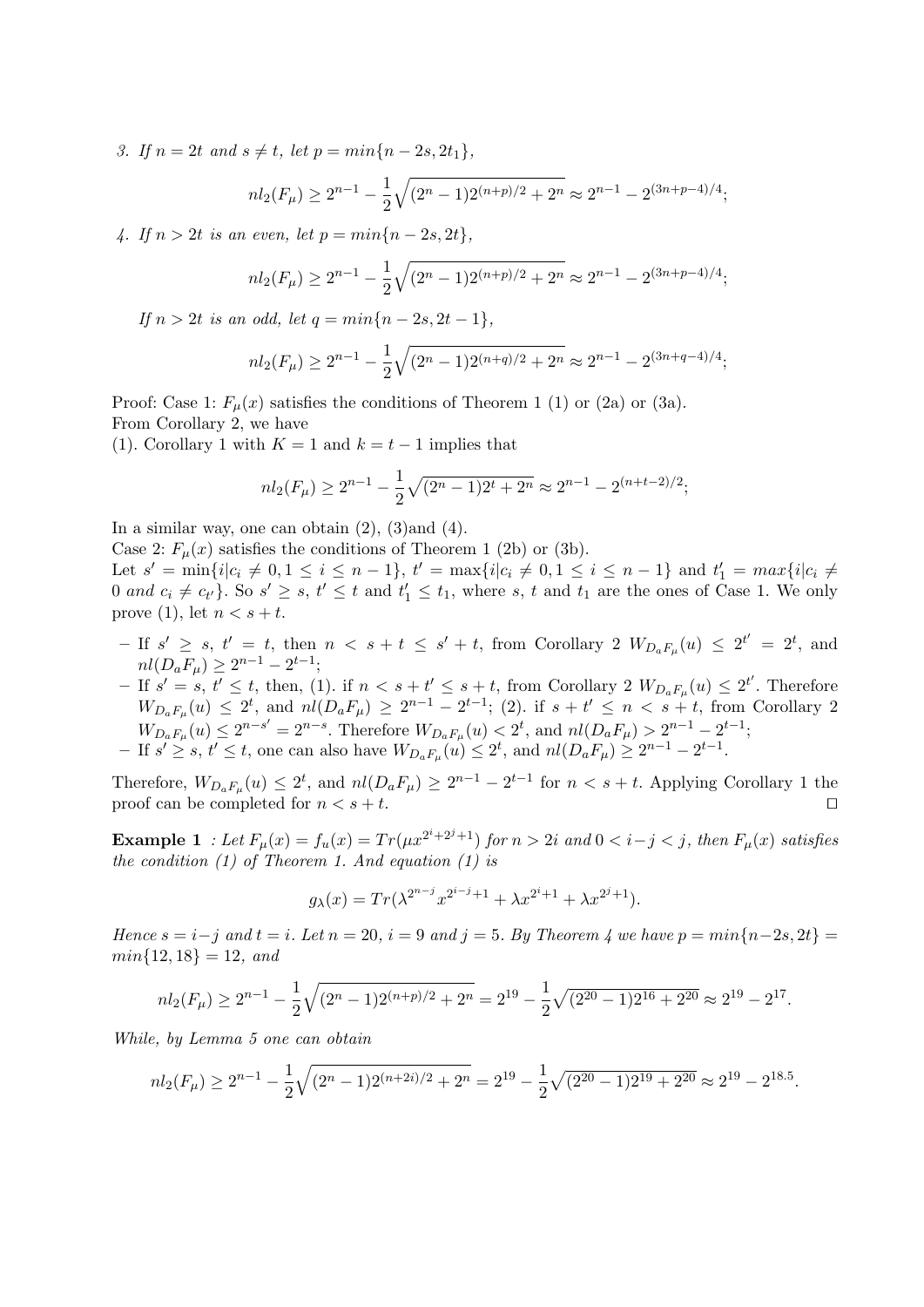Let  $n = 19$ ,  $i = 9$  and  $j = 5$ . By Theorem 4 we have  $q = min\{n - 2s, 2t - 1\} = min\{11, 17\} = 11$ , and

$$
nl_2(F_{\mu}) \ge 2^{n-1} - \frac{1}{2}\sqrt{(2^n - 1)2^{(n+q)/2} + 2^n} = 2^{18} - \frac{1}{2}\sqrt{(2^{19} - 1)2^{15} + 2^{19}} \approx 2^{18} - 2^{16}.
$$

While, by Lemma 5 one can obtain

$$
nl_2(F_{\mu}) \ge 2^{n-1} - \frac{1}{2}\sqrt{(2^n - 1)2^{(n+2i-1)/2} + 2^n} = 2^{18} - \frac{1}{2}\sqrt{(2^{19} - 1)2^{18} + 2^{19}} \approx 2^{18} - 2^{17.5}.
$$

Obviously, our lower bounds of  $f_u(x)$  are tighter than those of [8] for  $n > 2i$ . And our results are valid for smaller n.

For  $f_u(x)$ , it is possible to deduce the lower bounds when  $n \leq 2i$  from Theorem 4. This case has not been considered in [8]. For example,  $n = i + j$  and  $n = 2i - j$ .

Corollary 3 Let  $n = i + j$  and  $n = 2i - j$  (i.e.  $i = 2n/3$ ,  $j = n/3$ .). If  $Tr_{n/3}^n(\mu) \neq 0$ , then the lower bound of the second order nonlinearity of  $f_{\mu}(x) = Tr(\mu x^{2^{i}+2^{j}+1})$  is given as follows,

$$
nl_2(f_\mu) \ge 2^{n-1} - \frac{1}{2}\sqrt{(2^n - 1)2^{2n/3} + 2^n} \approx 2^{n-1} - 2^{(5n-6)/6}.
$$

Proof: The derivative of  $f_{\mu}(x)$  with respect to  $a \in F_{2^n}^*$  is the function

$$
D_{a}f_{\mu}(x) = Tr(\mu x^{2^{i}+2^{j}+1}) + Tr(\mu(x+a)^{2^{i}+2^{j}+1})
$$
  
= 
$$
Tr(\mu(ax^{2^{i}+2^{j}}+a^{2^{j}}x^{2^{i}+1}+a^{2^{i}}x^{2^{j}+1}+a^{2^{j}+1}x^{2^{i}})
$$

$$
+ a^{2^{i}+1}x^{2^{j}} + a^{2^{i}+2^{j}}x + a^{2^{i}+2^{j}+1})).
$$

The Walsh spectrum of  $D_a f_{\mu}(x)$  is equivalent to the Walsh spectrum of the following function,

$$
g_{\lambda}(x) = Tr(\mu(ax^{2^{i}+2^{j}} + a^{2^{j}}x^{2^{i}+1} + a^{2^{i}}x^{2^{j}+1}).
$$

If  $n = i + j$ , then  $2^{i} + 1$  and  $2^{j} + 1$  are in the same cyclotomic coset,  $2^{i} + 1 = 2^{n-j} + 1$  $2^{-j}(2^{n}+2^{j})mod(2^{n}-1) = 2^{n-j}(2^{j}+1)mod(2^{n}-1)$ . If  $n = 2i - j$ , then  $2^{i} + 2^{j} = 2^{i} + 2^{2i-n} =$  $2^{i-n}(2^n+2^i)mod(2^n-1) = 2^{i-n}(2^i+1)mod(2^n-1)$ . If  $n = i + j$  and  $n = 2i - j$ , then  $2^i + 2^j = j$  $2^{i-n}(2^i+1) mod(2^n-1) = 2^{i-j}(2^j+1) mod(2^n-1).$ 

$$
g_{\lambda}(x) = Tr(\mu(ax^{2^{i}+2^{j}} + a^{2^{j}}x^{2^{i}+1} + a^{2^{i}}x^{2^{j}+1}))
$$
  
\n
$$
= Tr(\mu ax^{2^{i-j}(2^{j}+1)} + \mu a^{2^{j}}x^{2^{n-j}(2^{j}+1)} + \mu a^{2^{i}}x^{2^{j}+1})
$$
  
\n
$$
= Tr((\mu a)^{2^{j-i}}x^{2^{j}+1} + (\mu a^{2^{j}})^{2^{j-n}}x^{(2^{j}+1)} + \mu a^{2^{i}}x^{2^{j}+1})
$$
  
\n
$$
= Tr((\mu a)^{2^{-n/3}} + (\mu a^{2^{n/3}})^{2^{n/3}} + \mu a^{2^{2n/3}})x^{2^{j}+1})
$$
  
\n
$$
= Tr((\mu^{2^{2n/3}}a^{2^{2n/3}} + \mu^{2^{n/3}}a^{2^{2n/3}} + \mu a^{2^{2n/3}})x^{2^{j}+1})
$$
  
\n
$$
= Tr((\mu^{2^{2n/3}} + \mu^{2^{n/3}} + \mu)a^{2^{2n/3}}x^{2^{j}+1}).
$$

It is known from Theorem 1(3a) that  $g_{\lambda}(x)$  is quadratic for all  $a \in F_{2^n}^*$  if  $\mu^{2^{2n/3}} + \mu^{2^{n/3}} + \mu \neq 0$ , equivalently,  $Tr_{n/3}^n(\mu) \neq 0$ . Applying Theorem 4(4), we obtain  $s = t = j = n/3$ ,  $n > 2t = 2n/3$ ,  $p = min\{n-2s, 2t\} = n/3, q = min\{n-2s, 2t-1\} = n/3$  and

$$
nl_2(f_\mu) \ge 2^{n-1} - \frac{1}{2}\sqrt{(2^n - 1)2^{2n/3} + 2^n} \approx 2^{n-1} - 2^{(5n-6)/6}.
$$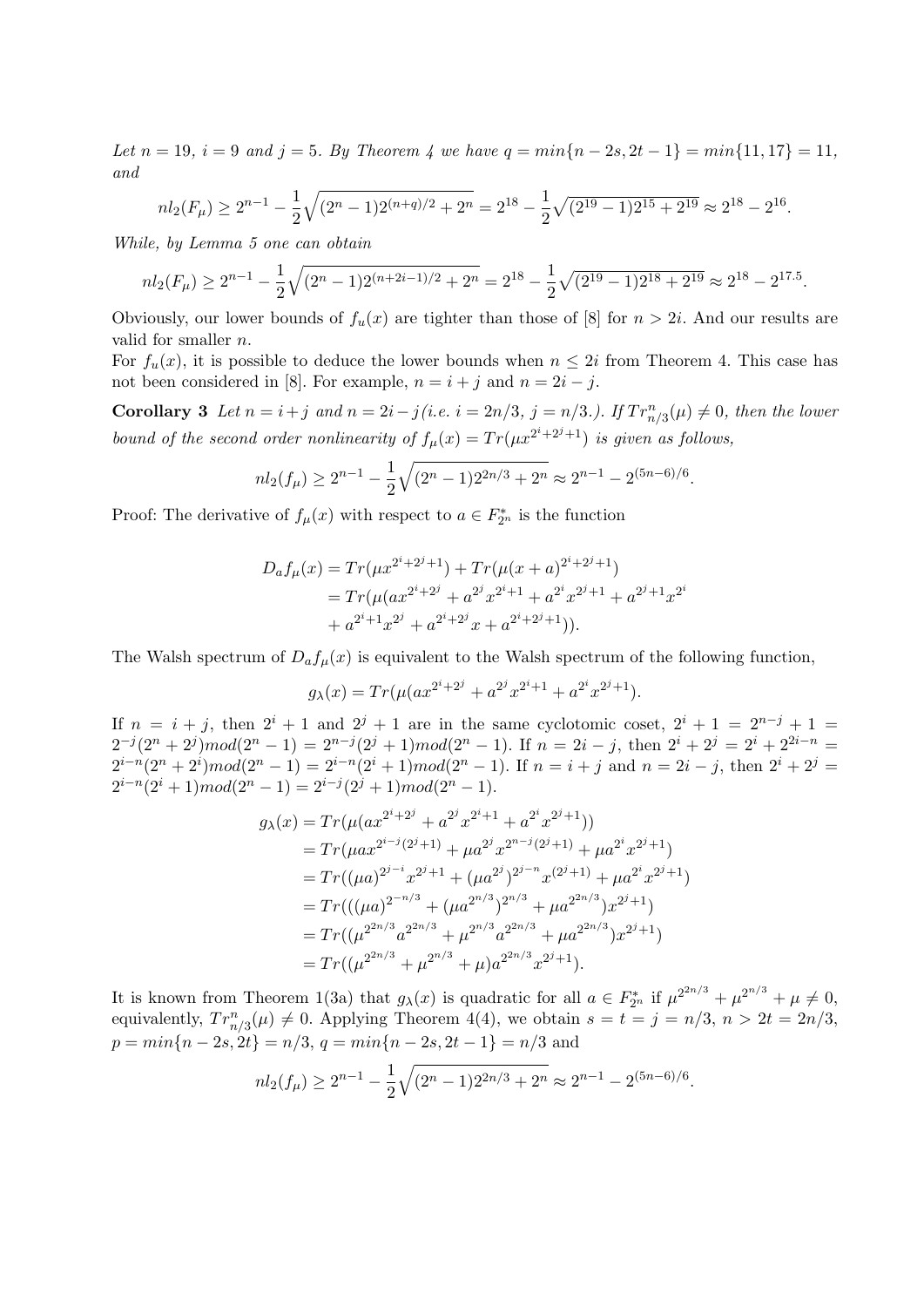For the functions in case (2) or (3) of Theorem 1, we can improve the results of Theorem 4. For example, we obtain the following corollary when  $f_{\mu}(x) = Tr(\mu x^{\overline{2}^{i}+2^{j}+1})$  for  $n = i+j$  and  $n \neq 2i-j$ .

**Corollary** 4 Let  $n = i + j$ ,  $n \neq 2i - j$  and  $\beta = \frac{1}{4} \{a | \mu^{2j} a^{2j} + \mu a^{2n-j} = 0 \}$ , then the lower bound on the second order nonlinearity of  $f_{\mu}(x) = Tr(\mu x^{2^{i}+2^{j}+1})$  is given as

1. if  $n < 3j$ , for even n we have

$$
nl_2(f_\mu) \ge 2^{n-1} - \frac{1}{2}\sqrt{(2^n - 1 - \beta)2^{2j} + \beta 2^{(n + min\{4j - n, 2n - 4j\})/2} + 2^n};
$$

for odd n we have

$$
nl_2(f_\mu) \ge 2^{n-1} - \frac{1}{2}\sqrt{(2^n - 1 - \beta)2^{2j} + \beta 2^{(n + min\{4j - n, 2n - 4j - 1\})/2} + 2^n}.
$$

2. if  $3j < n < 4j$ , for even n we have

$$
nl_2(f_\mu) \ge 2^{n-1} - \frac{1}{2}\sqrt{(2^n - 1 - \beta)2^{n-j} + \beta 2^{(n + min\{4j - n, 2n - 4j\})/2} + 2^n};
$$

for odd n we have

$$
nl_2(f_\mu) \ge 2^{n-1} - \frac{1}{2}\sqrt{(2^n - 1 - \beta)2^{n-j} + \beta 2^{(n + min\{4j - n, 2n - 4j - 1\})/2} + 2^n}.
$$

3. if  $n = 4i$ ,

$$
nl_2(f_\mu) \ge 2^{n-1} - \frac{1}{2}\sqrt{(2^n - 1 - \beta)2^{3j} + (\beta + 1)2^n}.
$$

4. if  $n > 4j$ ,

$$
nl_2(f_\mu) \ge 2^{n-1} - \frac{1}{2}\sqrt{(2^n - 1 - \beta)2^{n-j} + \beta 2^{n-2j} + 2^n}.
$$

Proof: From the proof of Corollary 3, we can have the Walsh spectrum of  $D_a f_a(x)$  is equivalent to the Walsh spectrum of the following function,

$$
g_{\lambda}(x) = Tr(\mu(ax^{2^{i}+2^{j}} + a^{2^{j}}x^{2^{i}+1} + a^{2^{i}}x^{2^{j}+1}))
$$
  
\n
$$
= Tr((\mu a)^{2^{n-j}}x^{2^{i-j}+1} + \mu a^{2^{j}}x^{2^{i}+1} + \mu a^{2^{i}}x^{2^{j}+1})
$$
  
\n
$$
= Tr((\mu a)^{2^{n-j}}x^{2^{i-j}+1} + (\mu a^{2^{j}})^{2^{j-n}}x^{2^{j}+1} + \mu a^{2^{i}}x^{2^{j}+1})
$$
  
\n
$$
= Tr((\mu a)^{2^{n-j}}x^{2^{i-j}+1} + ((\mu a^{2^{j}})^{2^{j}} + \mu a^{2^{i}})x^{2^{j}+1})
$$
  
\n
$$
= Tr((\mu a)^{2^{n-j}}x^{2^{n-2j}+1} + (\mu^{2^{j}}a^{2^{2j}} + \mu a^{2^{n-j}})x^{2^{j}+1}).
$$

Clearly  $n = i + j > 2j$  and  $n \neq 3j$ .

(1) If  $\mu^{2^j} a^{2^{2j}} + \mu a^{2^{n-j}} \neq 0$ , applying Theorem 3, we obtain,

if  $n < 3j$ , then  $s = n - 2j$ ,  $t = j$  and  $n > 2t$ .  $W_{g_\lambda}(u) \leq 2^{(n+p)/2}$ , and  $nl(g_\lambda) \geq 2^{n-1} - 2^{(n+p-2)/2}$ for even *n*;  $W_{g_\lambda}(u) \leq 2^{(n+q)/2}$ , and  $nl(g_\lambda) \geq 2^{n-1} - 2^{(n+q-2)/2}$  for odd *n*, where  $p = min\{n-1\}$  $2s, 2t$ } =  $min\{4j - n, 2j\} = 4j - n, q = min\{n - 2s, 2t - 1\} = min\{4j - n, 2j - 1\} = 4j - n.$ if  $3j \, \langle n \, \langle 4j, \text{ then } s = j, t = n - 2j \text{ and } n > 2t. \ W_{g_\lambda}(u) \leq 2^{(n+p)/2}, \ \text{and} \ n l(g_\lambda) \geq$  $2^{n-1} - 2^{(n+p-2)/2}$  for even n;  $W_{g_\lambda}(u) \leq 2^{(n+q)/2}$ , and  $nl(g_\lambda) \geq 2^{n-1} - 2^{(n+q-2)/2}$  for odd n,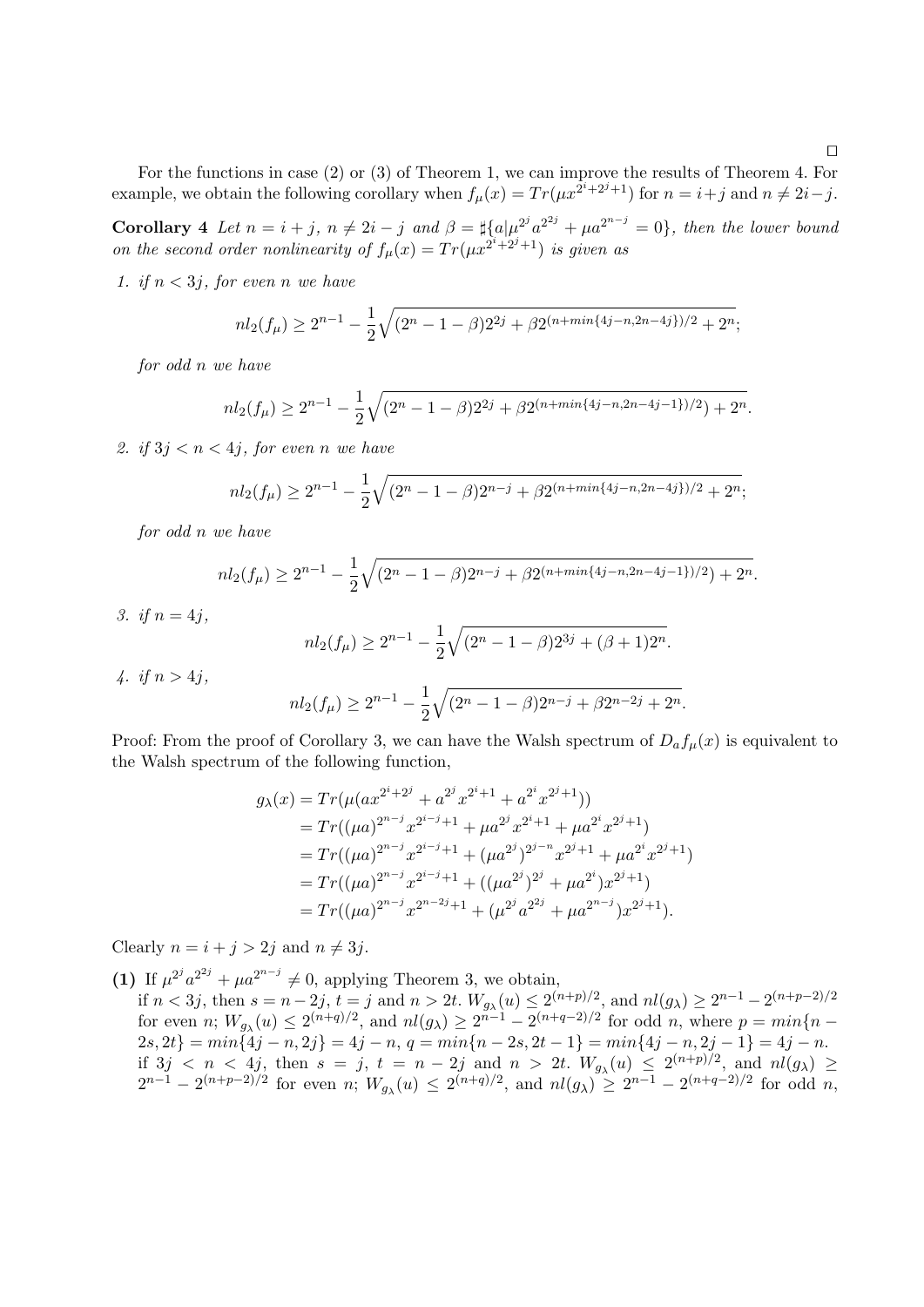where  $p = min\{n - 2s, 2t\} = min\{n - 2j, 2(n - 2j)\} = n - 2j, q = min\{n - 2s, 2t - 1\}$  $min\{n-2j, 2(n-2j)-1\}=n-2j.$ if  $n = 4j$ , then  $s = t_1 = j$ ,  $t = n - 2j = 2j$ ,  $n = 2t$  and  $n - 2s = 2t_1 = 2j$ .  $W_{g_\lambda}(u) \leq 2^{(n+2j)/2}$  $2^{3j}$ , and  $nl(g_{\lambda}) \geq 2^{n-1} - 2^{3j-1}$ . if  $n > 4j$ , then  $s = j$ ,  $t = n - 2j$  and  $s + t < n < 2t$ .  $W_{g_\lambda}(u) \leq 2^{n-s} = 2^{n-j}$ , and  $nl(g_{\lambda}) \geq 2^{n-1} - 2^{n-j-1}.$ 

(2) If  $\mu^{2^j} a^{2^{2j}} + \mu a^{2^{n-j}} = 0$ , let  $\beta = \frac{4}{3} \{a \mu^{2^j} a^{2^{2j}} + \mu a^{2^{n-j}} = 0\}$ . Obviously  $\beta < 2^n$ .

$$
g_{\lambda}(x) = Tr((\mu a)^{2^{n-j}} x^{2^{n-2j}+1}).
$$

Clearly,  $s = t = n - 2j$ . Applying Theorem 3, we have if  $n < 4j$ , then  $n > 2t$ .  $W_{g_\lambda}(u) \leq 2^{(n+p)/2}$ , and  $nl(g_\lambda) \geq 2^{n-1} - 2^{(n+p-2)/2}$  for even  $n$ ;  $W_{g_\lambda}(u) \leq$  $2^{(n+q)/2}$ , and  $nl(g_{\lambda}) \geq 2^{n-1} - 2^{(n+q-2)/2}$  for odd n, where  $p = min\{n-2s, 2t\} = min\{4j$  $n, 2n - 4j$ ,  $q = min\{n - 2s, 2t - 1\} = min\{4j - n, 2n - 4j - 1\}.$ if  $n = 4j$ , then  $n = 2t$  and  $s = t$ . Clearly  $W_{g_\lambda}(u) \leq 2^{(n+n)/2} = 2^n$ , and  $nl(g_\lambda) \geq 2^{n-1} - 2^{n-1} = 0$ . if  $n > 4j$ , then  $n < s + t$ . So  $W_{g_{\lambda}}(u) \leq 2^{n-2j}$ , and  $nl(g_{\lambda}) \geq 2^{n-1} - 2^{(n-2j-1)}$ .

So, if  $n < 3j$ , for even n we have

$$
nl_2(f_\mu) \ge 2^{n-1} - \frac{1}{2} \sqrt{2^{2n} - 2 \sum_{a \in F_2^n} nl(D_a f_\mu)}
$$
  
=  $2^{n-1} - \frac{1}{2} \sqrt{2^{2n} - 2((2^n - 1 - \beta)(2^{n-1} - 2^{(n+4j-n-2)/2}) + \beta(2^{n-1} - 2^{(n+min\{4j-n,2n-4j\}-2)/2})}$   
=  $2^{n-1} - \frac{1}{2} \sqrt{(2^n - 1 - \beta)2^{2j} + \beta 2^{(n+min\{4j-n,2n-4j\})/2} + 2^n};$ 

for odd  $n$  we have

$$
nl_2(f_\mu) \ge 2^{n-1} - \frac{1}{2} \sqrt{2^{2n} - 2 \sum_{a \in F_2^n} nl(D_a f_\mu)}
$$
  
=  $2^{n-1} - \frac{1}{2} \sqrt{2^{2n} - 2((2^n - 1 - \beta)(2^{n-1} - 2^{(n+4j-n-2)/2}) + \beta(2^{n-1} - 2^{(n+min\{4j-n,2n-4j-1\}-2)/2}))}$   
=  $2^{n-1} - \frac{1}{2} \sqrt{(2^n - 1 - \beta)2^{2j} + \beta 2^{(n+min\{4j-n,2n-4j-1\})/2} + 2^n}.$ 

If  $3j < n < 4j$ , for even *n* we have

$$
nl_2(f_\mu) \ge 2^{n-1} - \frac{1}{2} \sqrt{2^{2n} - 2 \sum_{a \in F_2^n} nl(D_a f_\mu)}
$$
  
=  $2^{n-1} - \frac{1}{2} \sqrt{2^{2n} - 2((2^n - 1 - \beta)(2^{n-1} - 2^{(n+n-2j-2)/2}) + \beta(2^{n-1} - 2^{(n+min\{4j-n,2n-4j\}-2)/2}))}$   
=  $2^{n-1} - \frac{1}{2} \sqrt{(2^n - 1 - \beta)2^{n-j} + \beta 2^{(n+min\{4j-n,2n-4j\})/2} + 2^n};$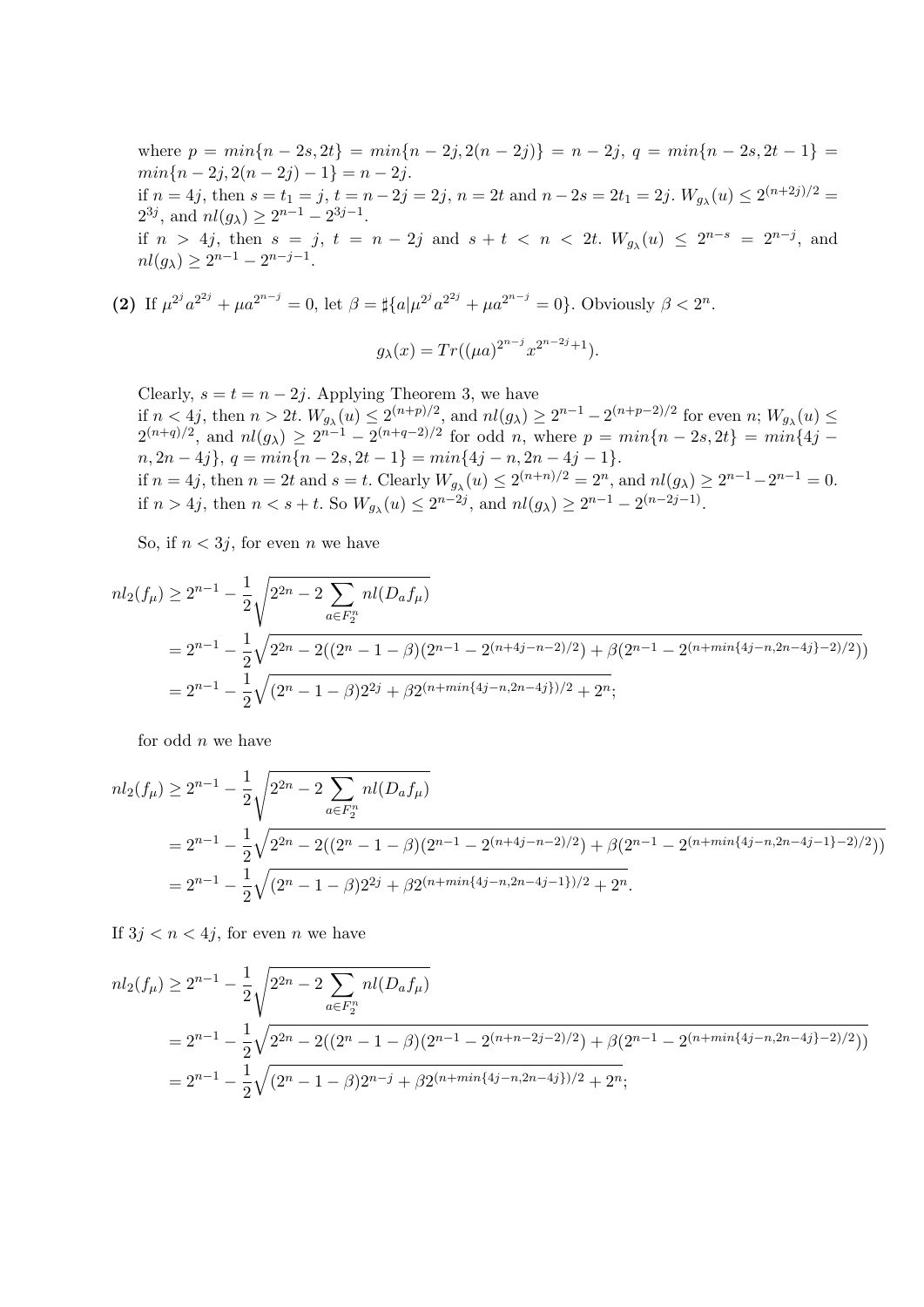for odd  $n$  we have

$$
nl_2(f_\mu) \ge 2^{n-1} - \frac{1}{2} \sqrt{2^{2n} - 2 \sum_{a \in F_2^n} nl(D_a f_\mu)}
$$
  
=  $2^{n-1} - \frac{1}{2} \sqrt{2^{2n} - 2((2^n - 1 - \beta)(2^{n-1} - 2^{(n+n-2j-2)/2}) + \beta(2^{n-1} - 2^{(n+min\{4j-n,2n-4j-1\}-2)/2}))}$   
=  $2^{n-1} - \frac{1}{2} \sqrt{(2^n - 1 - \beta)2^{n-j} + \beta 2^{(n+min\{4j-n,2n-4j-1\})/2} + 2^n}.$ 

If  $n = 4j$ ,

$$
nl_2(f_\mu) \ge 2^{n-1} - \frac{1}{2} \sqrt{2^{2n} - 2 \sum_{a \in F_2^n} nl(D_a f_\mu)}
$$
  
=  $2^{n-1} - \frac{1}{2} \sqrt{2^{2n} - 2((2^n - 1 - \beta)(2^{n-1} - 2^{3j-1}) + \beta * 0)}$   
=  $2^{n-1} - \frac{1}{2} \sqrt{(2^n - 1 - \beta)2^{3j} + (\beta + 1)2^n}.$ 

If  $n > 4j$ ,

$$
nl_2(f_\mu) \ge 2^{n-1} - \frac{1}{2} \sqrt{2^{2n} - 2 \sum_{a \in F_2^n} nl(D_a f_\mu)}
$$
  
=  $2^{n-1} - \frac{1}{2} \sqrt{2^{2n} - 2((2^n - 1 - \beta)(2^{n-1} - 2^{n-j-1}) + \beta(2^{n-1} - 2^{(n-2j-1)}))}$   
=  $2^{n-1} - \frac{1}{2} \sqrt{(2^n - 1 - \beta)2^{n-j} + \beta 2^{n-2j} + 2^n}.$ 

 $\Box$ 

**Remark 1** If  $\mu^{2^j} a^{2^{2j}} + \mu a^{2^{n-j}} = 0$ , equivalently  $a^{2^{3j}-1} = (\frac{1}{\mu^{2^j-1}})^{2^j}$ . This is possible only if  $\mu$  is a  $(2^{2j}+2^j+1)$ th power in  $F_{2^n}$ . Let  $\mu=\nu^{2^{2j}+2^j+1}$ , then  $a=\nu^{-2^j}$ , where  $\nu\in F_{2^n}$ . It is well known that the monomial  $\nu^d$  is a permutation polynomial of  $F_{2^n}$  if and only if  $gcd(d, 2^n - 1) = 1$ . Hence, if  $\mu$  is a  $(2^{2j} + 2^j + 1)$ th power in  $F_{2^n}$ , then  $\beta = 1$  when  $gcd(-2^j, 2^n - 1) = 1$ ; otherwise,  $\beta = 0$ .

#### 3.4 The lower bound on the second order nonlinearity of Boolean function  $G_{\mu}(x)$

Gode and Gangopadhyay [8] obtained the lower bound on the second order nonlinearity of  $g_{\mu}(x)$  =  $Tr(\mu x^{2^2\gamma+2\gamma+1}),$  where  $\mu \in F_{2^n}^*$  and  $\gamma$  is a positive integer such that  $gcd(n, \gamma) = 1$ .

**Lemma 6** [13] Let  $g(x) = \sum_{i=0}^{\nu} c_i x^{2^{i\gamma}}$  be a linearized polynomial over  $F_{2^n}$ , where  $gcd(n, \gamma) = 1$ . Then the equation  $g(x) = 0$  has at most  $2^{\nu}$  solutions in  $F_{2^n}$ .

**Lemma 7** [8] Suppose  $g_{\mu}(x)$  be defined as  $g_{\mu}(x) = Tr(\mu x^{2^{2\gamma}+2^{\gamma}+1})$ , where  $\mu \in F_{2^n}^*$  and  $\gamma$  is a positive integer such that  $gcd(n, \gamma) = 1$ . Then for  $n \geq 4$ , if n is an even,

$$
nl_2(g_\mu) \ge 2^{n-1} - \frac{1}{2}\sqrt{(2^n - 1)2^{(n+4)/2} + 2^n} \approx 2^{n-1} - 2^{(3n)/4};
$$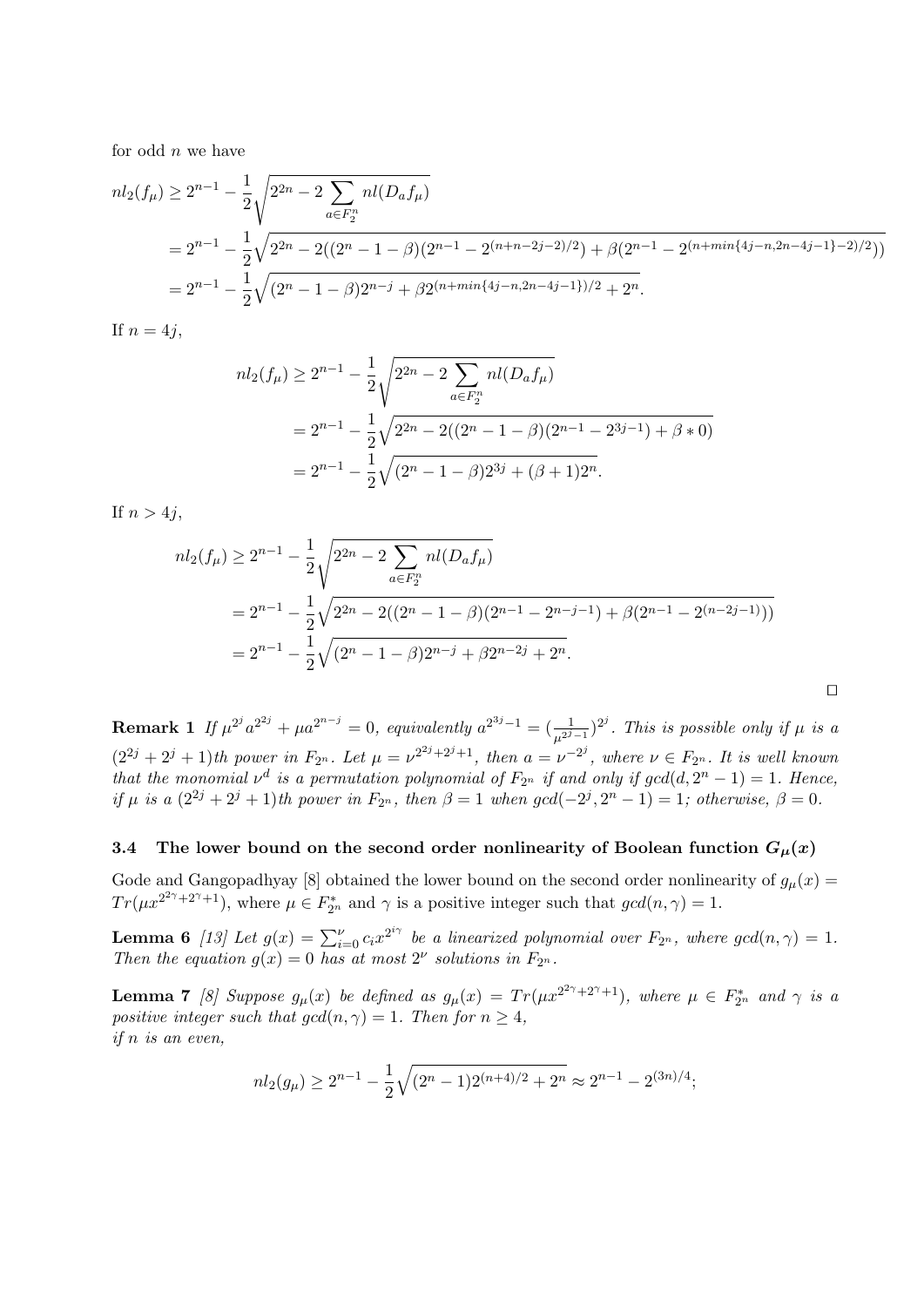if n is an odd,

$$
nl_2(g_\mu) \ge 2^{n-1} - \frac{1}{2}\sqrt{(2^n - 1)2^{(n+3)/2} + 2^n} \approx 2^{n-1} - 2^{(3n-1)/4}.
$$

Now, we study the lower bounds on the second order nonlinearity of a larger class of functions given by

$$
G_{\mu}(x) = Tr(\sum_{l=1}^{m} \mu_l x^{d_l}),
$$

where  $\mu_l \in F_{2^n}^*$ ,  $d_l = 2^{i_l \gamma} + 2^{j_l \gamma} + 1$ ,  $i_l > j_l$ ,  $\gamma \neq 1$  is a positive integer and  $gcd(n, \gamma) = 1$ .

**Theorem 5** Suppose  $t = max\{i_l | 1 \leq l \leq m\}$ . If the function  $G_\mu(x)$  satisfies the conditions of Theorem 1, then for  $n \geq 2t$ , if n is an even,

> $nl_2(G_\mu) \geq 2^{n-1} - \frac{1}{2}$ 2  $\sim$  $(2^{n} - 1)2^{(n+2t)/2} + 2^{n} \approx 2^{n-1} - 2^{(3n+2t-4)/4};$

if n is an odd,

$$
nl_2(G_\mu) \ge 2^{n-1} - \frac{1}{2}\sqrt{(2^n - 1)2^{(n+2t-1)/2} + 2^n} \approx 2^{n-1} - 2^{(3n+2t-5)/4}.
$$

Proof: The first derivative  $D_a G_\mu$  of  $G_\mu(x)$  with respect to  $a \in F_{2^n}^*$  is

$$
D_a G_{\mu}(x) = Tr(\sum_{l=1}^m \mu_l x^{2^{i_l \gamma} + 2^{j_l \gamma} + 1}) + Tr(\sum_{l=1}^m \mu_l (x + a)^{2^{i_l \gamma} + 2^{j_l \gamma} + 1}).
$$

We get the Walsh spectrum of  $D_aG_\mu(x)$  is equivalent to the Walsh spectrum of the following function,

$$
g_{\lambda_l}(x) = \sum_{l=1}^m Tr(\lambda_l^{2^{n-j_l\gamma}} x^{2^{i_l\gamma - j_l\gamma} + 1} + \lambda_l x^{2^{i_l\gamma} + 1} + \lambda_l x^{2^{j_l\gamma} + 1}),
$$

where  $\lambda_l = \mu_l a^{2^{i_l}\gamma + 2^{j_l}\gamma + 1}$ . Clearly,  $\lambda_l \neq 0$ , and  $g_{\lambda_l}(x)$  satisfies the conditions of Theorem 1 (1) or where  $\lambda_l = \mu_l a$  can be rewritten as  $\sum_i Tr(c_i x^{2^{i\gamma}+1})$  and  $t = max\{i_l | 1 \le l \le m\} = max\{i\}$ . By Theorem 2, we have

$$
L(x) = \sum_{i} Tr((c_i x)^{2^{t\gamma - i\gamma}} + c_i^{2^{t\gamma}} x^{2^{i\gamma + t\gamma}}).
$$

The degree of  $L(x)$  is  $2^{2t}\gamma$ . From Lemma 6  $K(h)$  has at most  $2^{2t}$  elements for  $n \geq 2t$ . So  $k \leq 2t$ for even n and  $k \leq 2t-1$  for odd n. For all  $u \in F_{2^n}^*$ , if n is an even,  $W_{D_aG_\mu}(u) \leq 2^{(n+2t)/2}$ , and  $nl(D_aG_\mu) \geq 2^{n-1} - 2^{(n+2t-2)/2}$ ; if n is an odd,  $W_{D_aG_\mu}(u) \leq 2^{(n+2t-1)/2}$ , and  $nl(D_aG_\mu) \geq$  $2^{n-1} - 2^{(n+2t-3)/2}$ . Applying Corollary 1, we get, if  $n$  is an even,

$$
nl_2(G_\mu) \ge 2^{n-1} - \frac{1}{2}\sqrt{(2^n - 1)2^{(n+2t)/2} + 2^n} \approx 2^{n-1} - 2^{(3n+2t-4)/4};
$$

if  $n$  is an odd,

$$
nl_2(G_\mu) \ge 2^{n-1} - \frac{1}{2}\sqrt{(2^n - 1)2^{(n+2t-1)/2} + 2^n} \approx 2^{n-1} - 2^{(3n+2t-5)/4}.
$$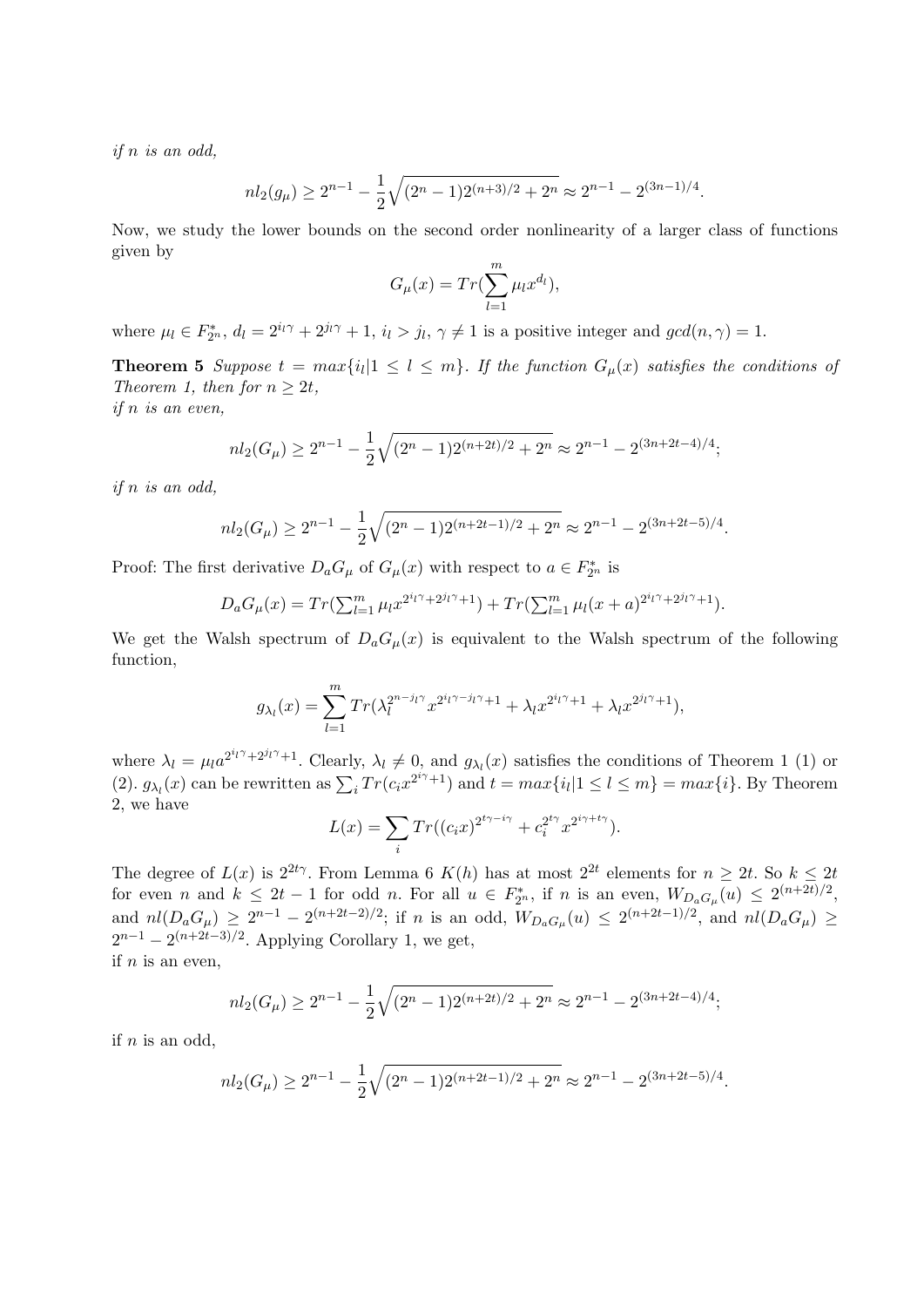If  $m = 1$ ,  $G_{\mu}(x)$  can be written as  $Tr(\mu x^{2^{i\gamma}+2^{j\gamma}+1})$ . By Theorem 5,  $t = i$ . Therefore, one can get the following corollary.

**Corollary 5** Suppose  $G_{\mu}(x)$  be defined as  $G_{\mu}(x) = Tr(\mu x^{2^{i\gamma}+2^{j\gamma}+1})$ , where  $\mu \in F_{2^n}^*$ ,  $i > j$ ,  $\gamma \neq 1$ and  $gcd(n, \gamma) = 1$ . Then for  $n \geq 2i$ , if n is an even,

$$
nl_2(G_\mu) \ge 2^{n-1} - \frac{1}{2}\sqrt{(2^n - 1)2^{(n+2i)/2} + 2^n} \approx 2^{n-1} - 2^{(3n+2i-4)/4};
$$

if n is an odd,

$$
nl_2(G_\mu) \ge 2^{n-1} - \frac{1}{2}\sqrt{(2^n - 1)2^{(n+2i-1)/2} + 2^n} \approx 2^{n-1} - 2^{(3n+2i-5)/4}.
$$

Proof: The first derivative  $D_a G_\mu$  of  $G_\mu(x)$  with respect to  $a \in F_{2^n}^*$  is

$$
D_a G_{\mu}(x) = Tr((\mu a)^{2^{-j\gamma}} x^{2^{(i-j)\gamma}} + \mu a^{2^{j\gamma}} x^{2^{i\gamma}+1} + \mu a^{2^{i\gamma}} x^{2^{j\gamma}+1} + a^{(2^{j\gamma}+1)2^{-i\gamma}} x + a^{(2^{i\gamma}+1)2^{-j\gamma}} x + ax + a^{2^{i\gamma}+2^{j\gamma}+1}.
$$

Clearly,  $n \neq (i\gamma + j\gamma)$  and  $n \neq (2i\gamma - j\gamma)$ .  $G_{\mu}(x)$  satisfies the conditions of Theorem 1 (1) or (2), and  $t = i$ . So we have the Walsh spectrum of  $D_a G_\mu(x)$  is equivalent to the Walsh spectrum of the following function,

$$
h(x) = Tr((\mu a)^{2^{-j\gamma}} x^{2^{(i-j)\gamma}+1} + \mu a^{2^{j\gamma}} x^{2^{i\gamma}+1} + \mu a^{2^{i\gamma}} x^{2^{j\gamma}+1}).
$$

If  $n \geq 2i$ , in the same way as Theorem 5 one can obtain if  $n$  is an even,

$$
nl_2(G_\mu) \ge 2^{n-1} - \frac{1}{2}\sqrt{(2^n - 1)2^{(n+2i)/2} + 2^n} \approx 2^{n-1} - 2^{(3n+2i-4)/4};
$$

if  $n$  is an odd,

$$
nl_2(G_\mu) \ge 2^{n-1} - \frac{1}{2}\sqrt{(2^n - 1)2^{(n+2i-1)/2} + 2^n} \approx 2^{n-1} - 2^{(3n+2i-5)/4}.
$$

If  $\gamma \neq 1$ ,  $i = 2$  and  $j = 1$ , the function  $G_{\mu}(x)$  of Corollary 5 has the same conclusions as the function  $g_{\mu}(x)$  of Lemma 7.

It is well known that  $nl(f) \geq nl_2(f)$  for any Boolean function f. So one can evaluated the nonlinearity of  $F_{\mu}(x)$  and  $G_{\mu}(x)$  by the lower bounds of their second order nonlinearity.

## 4 Conclusion

We have given a lower bound on the second order nonlinearity of a class of Boolean functions  $F_{\mu}(x)$ . For  $gcd(n, \gamma) = 1$ , the tighter lower bounds on the second order nonlinearity of a class of functions  $G_{\mu}(x)$  are also given where  $\gamma \neq 1$  is a positive integer. Our results show that the Boolean functions investigated here have large Hamming distance to the affine functions and quadratic functions

 $\Box$ 

 $\Box$